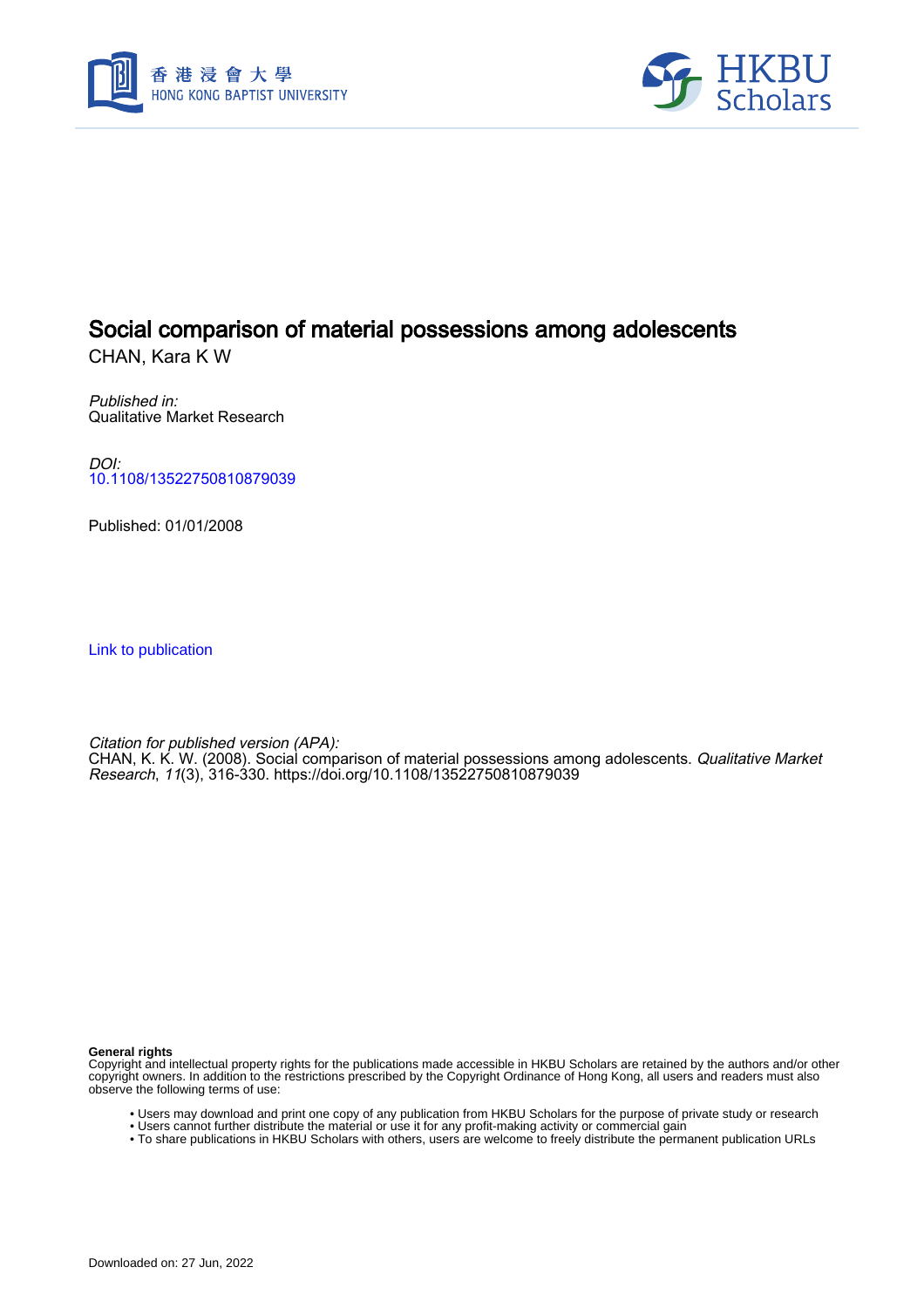## **Social comparison of material possessions among adolescents**

Keywords: peer influence – role models – consumer psychology

Kara Chan Professor Department of Communication Studies Hong Kong Baptist University Kowloon Tong, Hong Kong Phone: (852) 3411 7836 Fax: (852) 3411 7890 email: [karachan@hkbu.edu.hk](mailto:karachan@hkbu.edu.hk)

Manuscript published in the *Qualitative Market Research: An International Journal* 11(3): 316-330

Acknowledgement: The work described in this paper was supported by a Faculty Research Grant from the Hong Kong Baptist University (Project No. FRG/04-05/II-45).

Word count: 6,600 7 January 2008 QMR comparison R4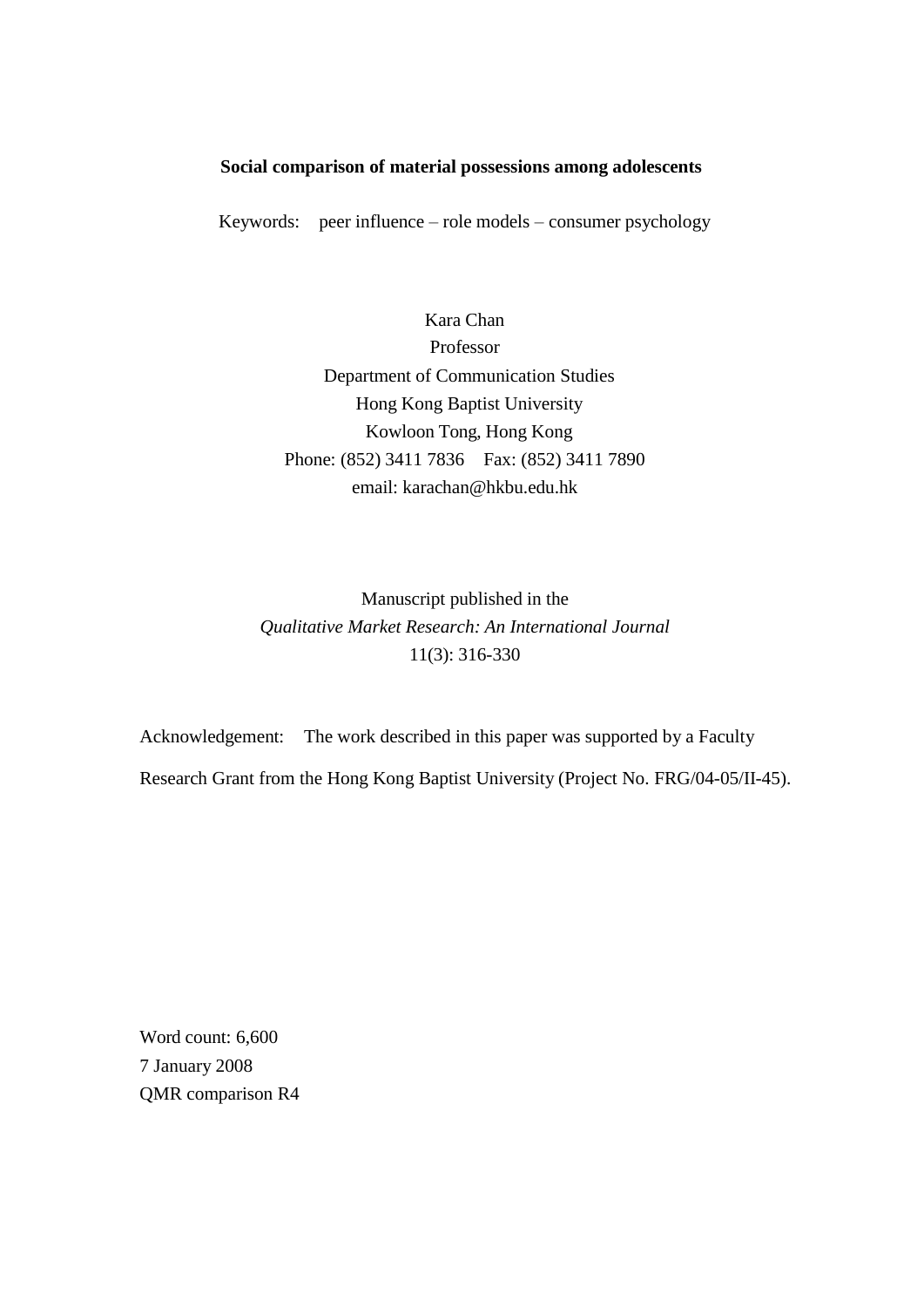#### **Social comparison of material possessions among adolescents**

## **Structured abstract**

#### **Research paper**

Purpose: The purpose of the article is to explore Chinese adolescents' engagement in social comparison of material possessions using qualitative inquiries.

Design: Sixty-four Chinese adolescents aged 13 to 17 were face-to-face interviewed. They were asked whether they engaged in social comparison of possessions with direct role models and vicarious role models such as media celebrities. Characteristics of role models and products involved in social comparison were inquired.

Findings: Adolescents in Hong Kong frequently engaged in upward social comparison with friends and classmates. The products involved in social comparison were branded public goods that can be used to communicate ideal social self-image. There was a strong link between social comparison and peer communication about consumption. Adolescents less often engaged in social comparison with media celebrities. This can be attributed to lack of resources, understanding of product sponsorship, and difficulties in identifying with the media celebrities. Role models of same sex and similar age was often used for social comparison. Social comparison is used mainly for self-enhancement, rather than self-evaluation.

Research Limitations: The study was from a convenient sample of adolescents in Hong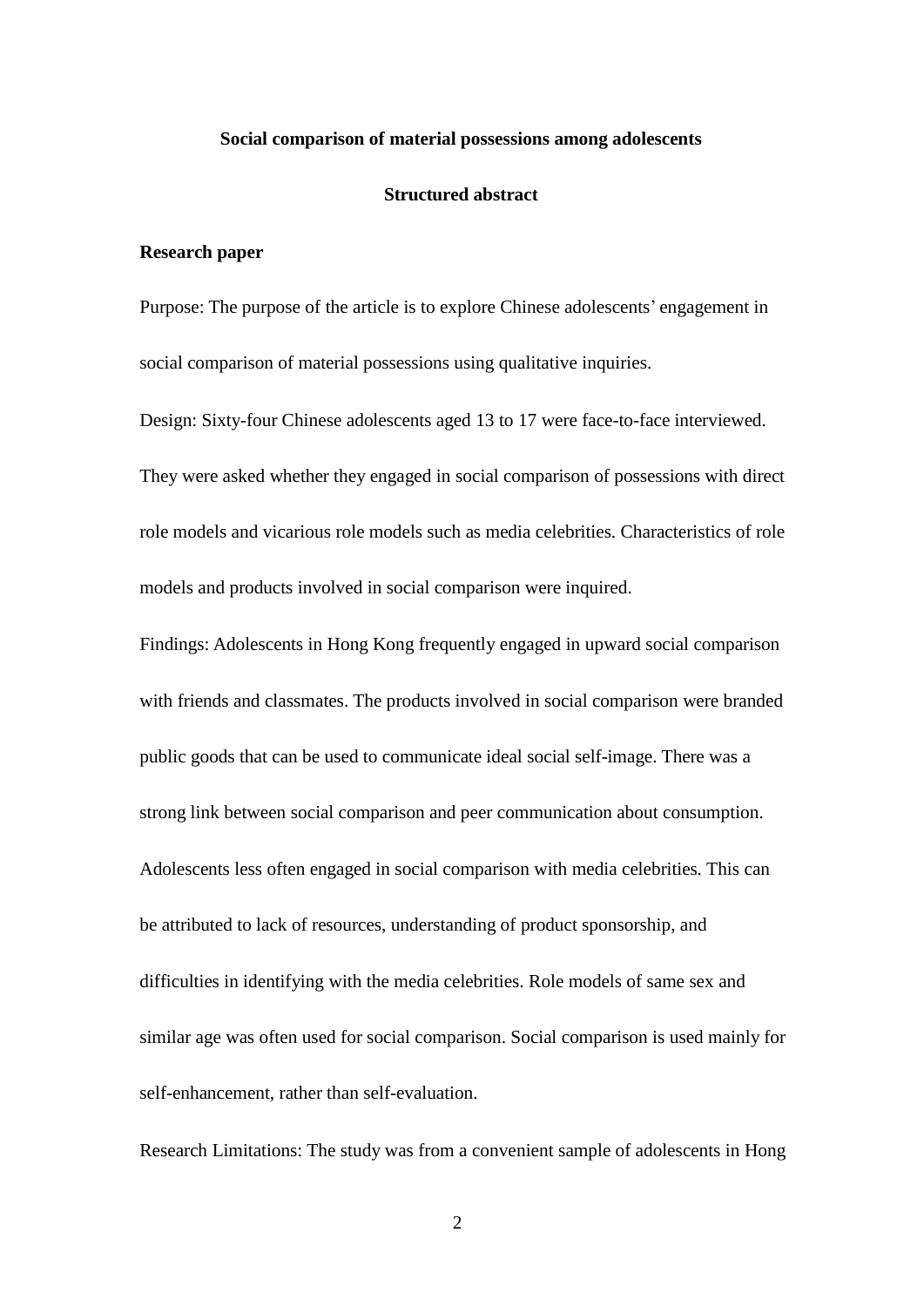Kong, a Chinese city with high advancement in terms of economical and advertising development when compared with most other Chinese cities.

Originality: This is the first qualitative study on Chinese adolescents' engagement in social comparison of material possessions.

*Keywords:* peer influence – role models – media celebrities – consumer psychology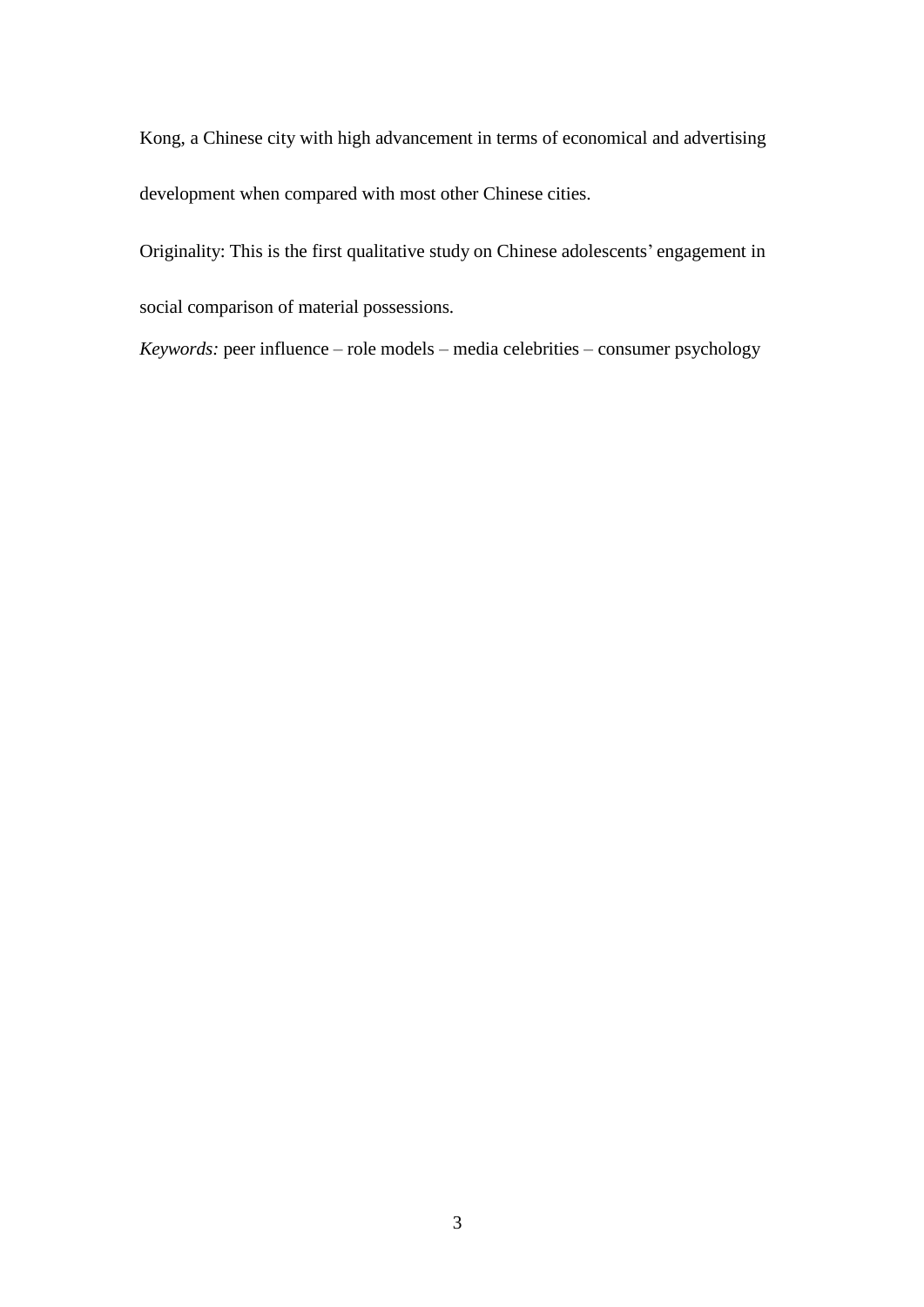# **Social comparison of material possessions among adolescents in Hong Kong Introduction**

Social comparison has been an important concept in the study of how consumers process idealized advertising images and form self-evaluation (Gulas and McKeage, 2000; Richins, 1991). Originally proposed by Festinger (1954), social comparison theory states that people have a need for self-evaluation. They use a stable source of self-reference against which to assess their attitudes and compare their opinions and abilities with similar others. Wheeler and Miyake (1992) extended the scope of social comparison theory to include the dimensions of physical appearance and eating habits. Furthermore, when objective sources are not available, individuals use other people as reference points for judging the validity of their attitudes and action (Jones and Gerard, 1967).

The context for social comparison in a Chinese culture is different from that of western culture. Hierarchy is legitimate and conformity to group norms is acceptable in Confucian tradition, which is a foundation of Chinese culture. Social comparison of goods as a means to locate an individual's position in the social hierarchy is therefore encouraged (Wong and Ahuvia, 1998). Hu (1944) proposed that the Chinese concept of face comprises of two elements, including *lien* (or moral face) that represents one's moral character, and *mianzi* (or social face) that describes status and success. The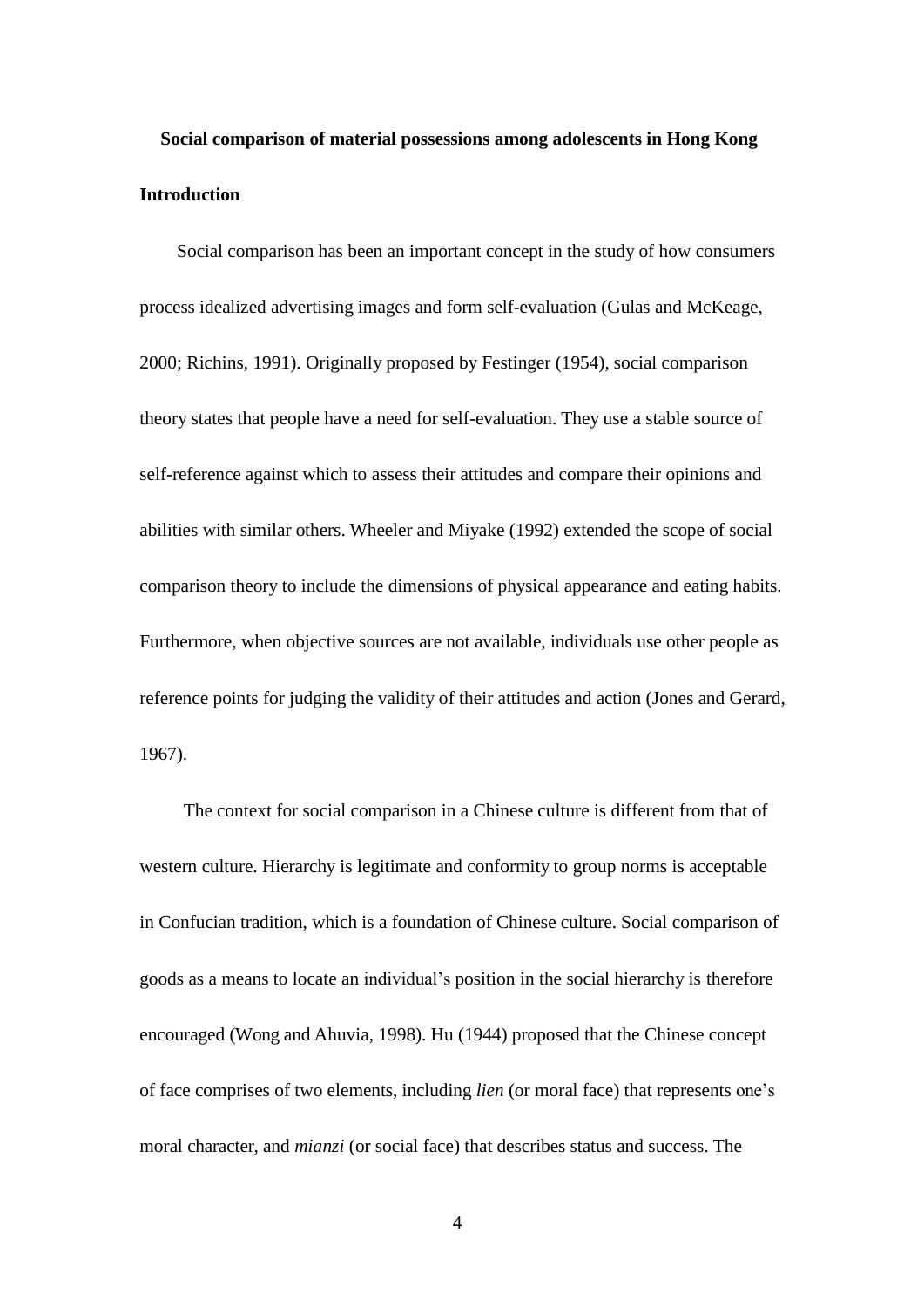value of *mianzi* (or social face) for an individual will encourage the owning of symbolic goods to improve personal visibility within the social hierarchy (Wong and Ahuvia, 1998). The collective characteristic of Chinese culture encourages the use of material possessions to identify peers and establish long-term social relations. Both of these contribute to the engagement of social comparison of material possessions.

Hong Kong provides an ideal setting for the study of social comparison because wealth is highly visible. Many brand-name products and expensive clothing lines are available. Hong Kong youth, in particular, engage in conspicuous consumption. For instance, a survey of over 2,000 secondary school students aged from 15 to 18 revealed that two thirds of Hong Kong adolescents felt satisfied after consumption and thirteen percent reported an increase in self-esteem after consumption. About twelve percent perceived that consumption could enhance their personal image (*Ming Pao*, 2004).

Previous studies on social comparison put emphasis on comparison of physical appearance and financial success (Dittmar and Howard, 2004; Gulas and McKeage, 2000; Tiggemann and McGill, 2004). Most of these studies employed experimental designs. There is a lack of observational and field-based studies on social comparison and material possessions among adolescents. Adolescents play an important part in the market place as they exert great influence over personal and family spending across a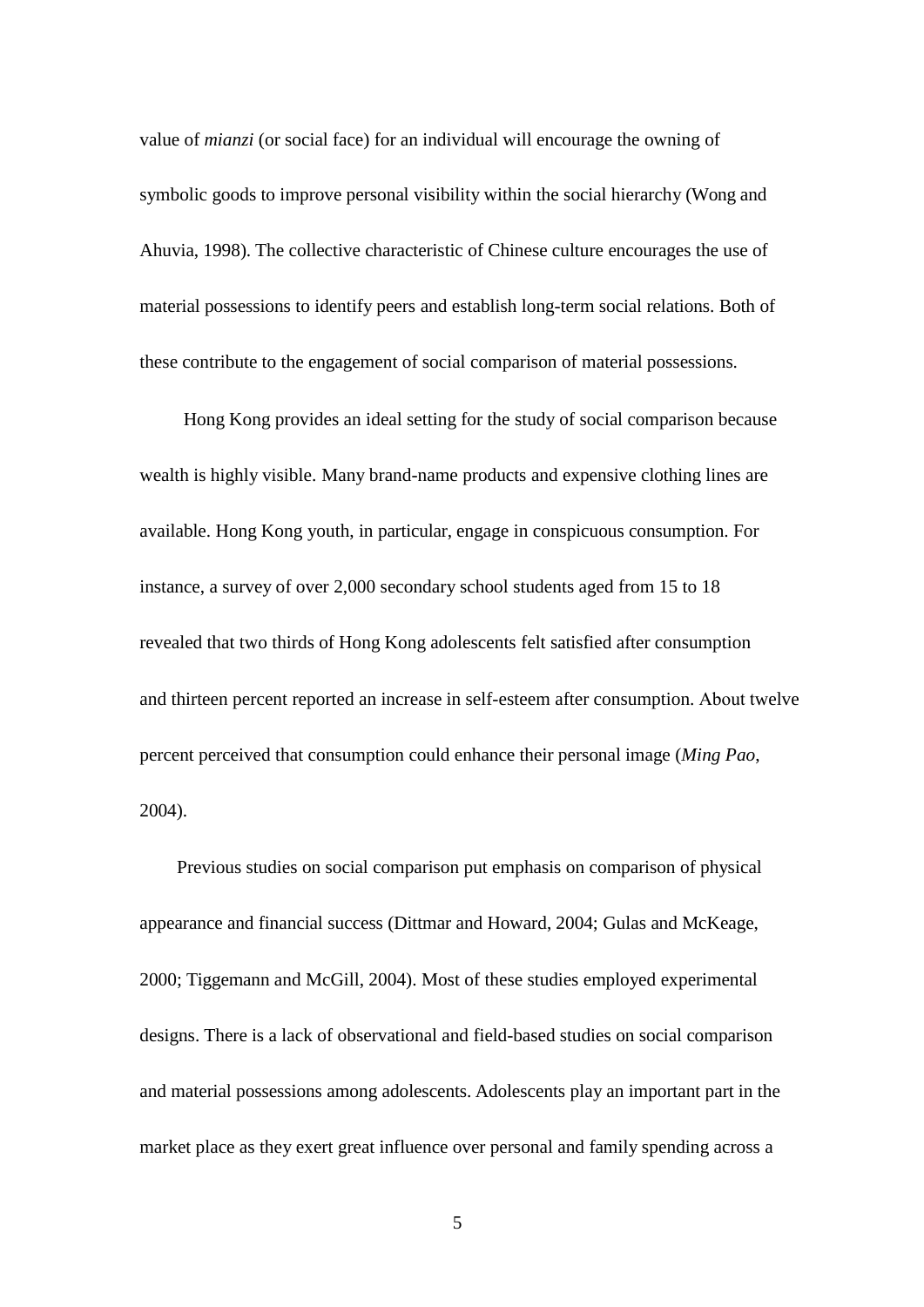variety of product categories (Gregor-Paxton and John, 1995). Adolescents can also experience an identity crisis and need new role models for the formation of a new identity (Erikson, 1980). These are phenomena which may be related and provide fertile ground for research outside of the laboratory. The current study initiates a qualitative approach to the literature by examining social comparison of material possessions among adolescents in day-to-day living.

The research questions of the study are:

- 1. To what extent do adolescents engage in social comparison of possessions?
- 2. What are the products that they use for comparison?
- 3. Whom do they compare with?
- 4. What are the motives for social comparison?

The study can provide marketers insight about advertising message construction for adolescents in the Chinese context. The marketers can gain insights about the design of message strategies. For example, marketers can identify product categories that most suitable for using social comparison and peer acceptance appeals. The results can also help advertisers to decide whether same-sex models or different-sex models should be used in advertisements that target adolescents.

#### **Literature review**

Due to the combination of rapid body growth and the sexual changes of puberty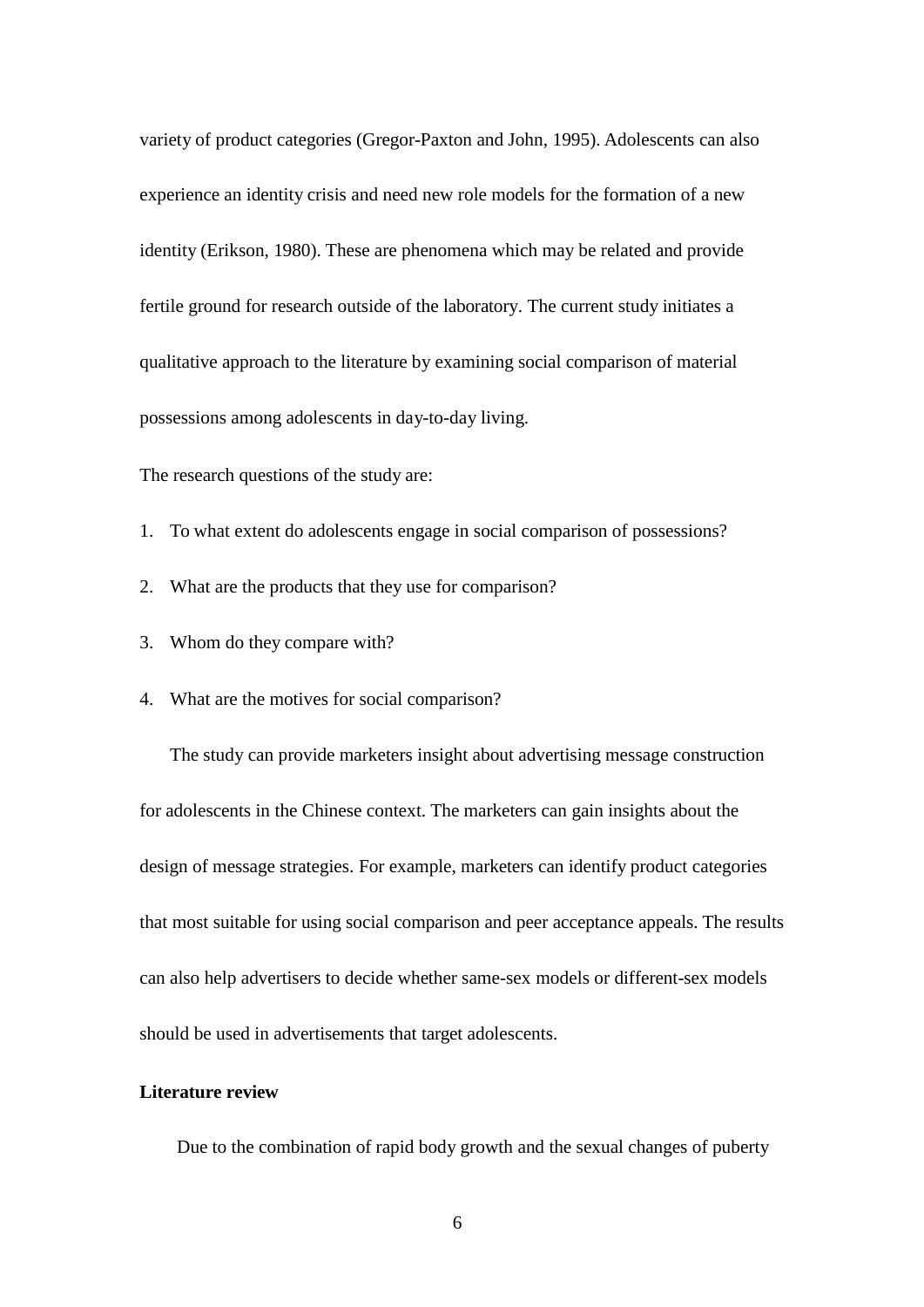during adolescence, the early identity formed by children in childhood is no longer appropriate. Adolescents enter a period of identity crisis (Erikson, 1980). As adolescence is a transitional stage between childhood and adulthood, adolescents have to formulate new identities and to establish autonomy from their parents. Adolescents tend to seek personal relationships that give value to their perspectives and ensure that their feelings are understood. Peer groups, with their shared experience, are an inevitable source of these relationships. Peers share much of their inner feelings and secrets, and are knowledgeable about each other's feelings. Additionally, people tend to compare themselves with similar others on related attributes (Miller and Prentice, 1996). The frequent interaction with peers, even more so than with parents, can also lead to social comparison. In this case, peers become role models for the individual, influencing the attitudes and opinions of young people.

## **Social comparison**

Social comparison theory was first introduced by Festinger (1954), positing that individuals have a need to evaluate their opinions and abilities. In the absence of objective criteria, individuals will engage in social comparison with others. Festinger's (1954) social comparison theory hypothesized that comparison occurs within groups and in face-to-face situations with similar others. Since its original formulation, social comparison theory has undergone a few revisions. First, studies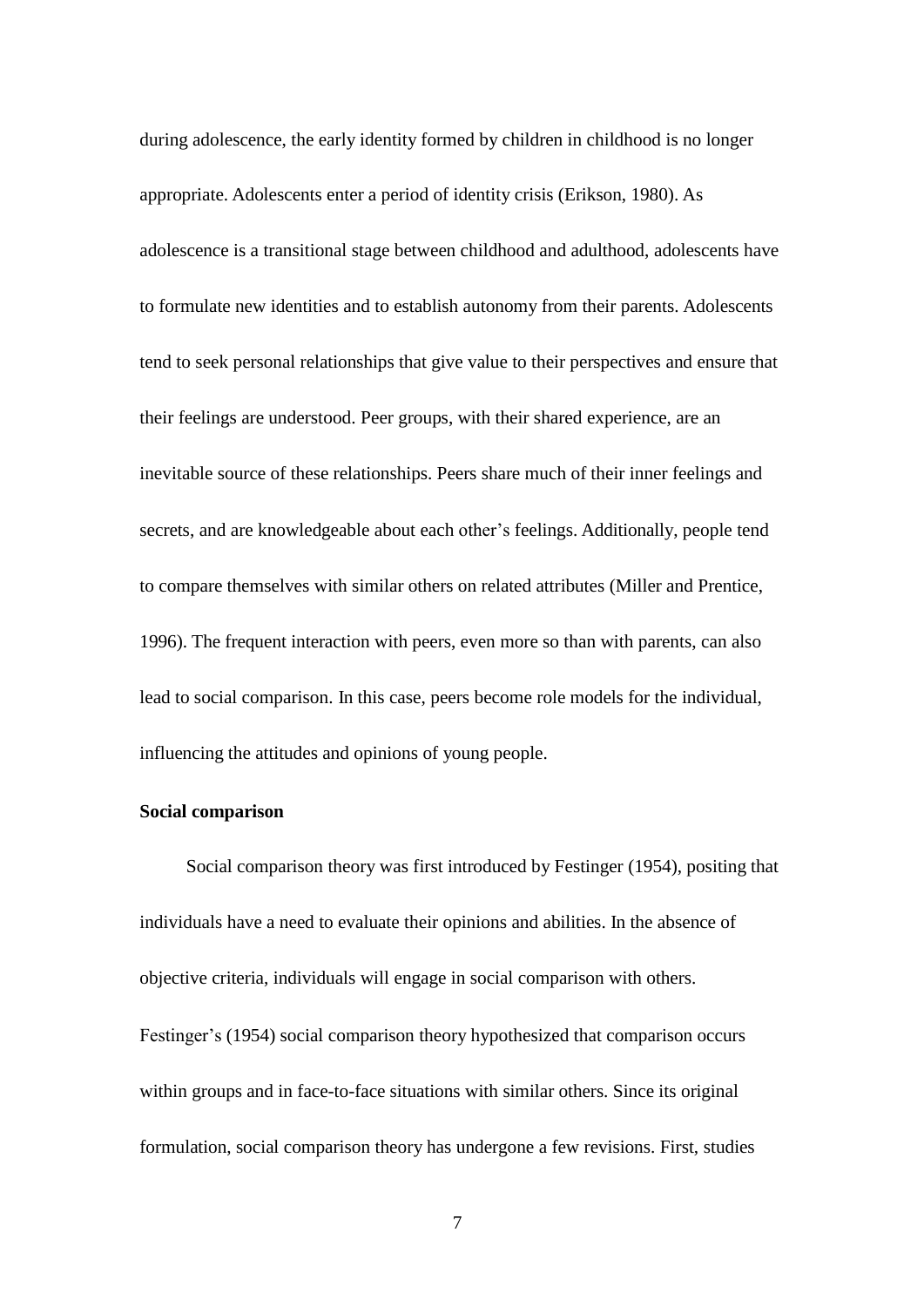found that social comparison would occur with an individual dissimilar to oneself (Martin and Kennedy, 1993) and in situations beyond face-to-face interactions (Richins, 1991; Morrison *et al*., 2004). For example, Richins (1991) found that female participants engaged in social comparison with idealized images of physical attraction in fashion and cosmetic advertisements. Second, social comparison occurs on dimensions beyond attitudes and opinions. For example, individuals engaged in social comparison of physical appearance and eating habits (Wheeler and Miyake, 1992). Third, Festinger (1954) proposed that the motive of social comparison is to create an accurate self-evaluation. Wood (1989) added that individuals engage in social comparison for self-improvement and self-enhancement as well as self-evaluation. Individuals who perceive a discrepancy in their object of social comparison are motivated to close the gap on that dimension of interest (Wood, 1989; Wood and Taylor, 1991).

The emotional consequences of social comparison appear to be influenced by the direction of comparison (Schiffman and Kanuk, 2004). Downward comparison (i.e. comparing oneself to someone worse off on the dimension of interest) is believed to enhance subjective well-being, while upward comparison (i.e. comparing oneself to someone who is better off on the dimension of interest) is believed to decrease well-being (Wheeler and Miyake, 1992). Individuals who engage in social

8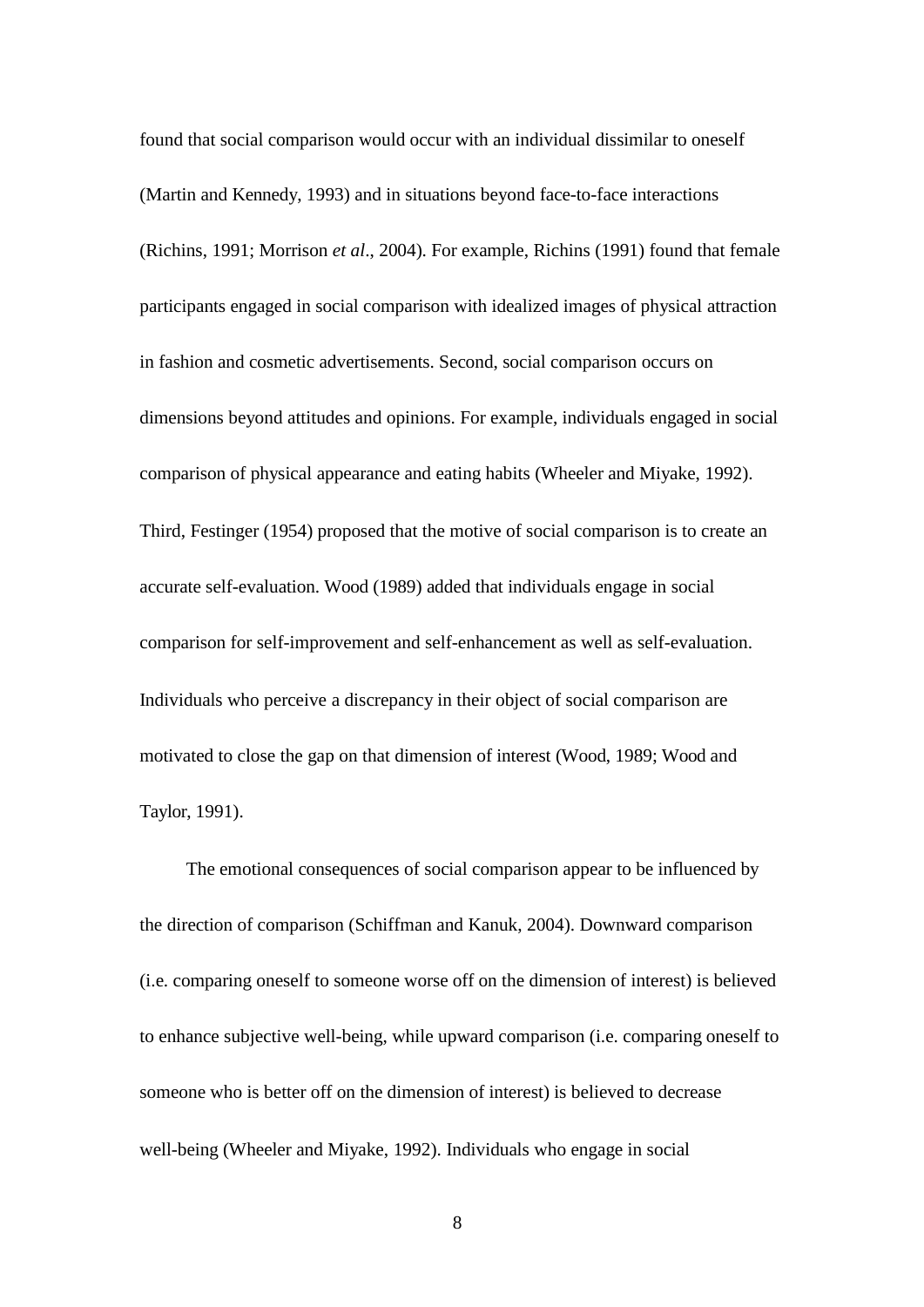comparison with remote referents such as idealized media images will create inflated and unrealistically high estimations of their models'standards of living (Kasser, 2002). The larger gap between the ideal and young people's actual standard of living triggers the desire for materialistic possessions (Sirgy 1998). A study of young Japanese adults found that upward social comparison was related to dissatisfaction with one's possessions. Respondents who engaged in upward social comparison demonstrated a higher desire for more possessions and higher consumption intentions (Ogden and Venkat, 2001).

## **Vicarious role models**

Vicarious models are figures or celebrities who gain popularity among people through mass media channels. A study of 1,543 adolescents found that both male and female respondents engaged in social comparison of physical appearance with idealized body images in magazines and television programs (Morrison *et al*., 2004). Media celebrities readily become targets for idol worshipping, especially among young people. Idol worship has become common among young people around the world (Yue and Cheung, 2000). They could exert a tremendous influence on their followers' formation of values, attitudes, and behaviors. Their lifestyles, dressing and make-up are often imitated by their fans (Schultz *et al*., 1991).

Studies that examined the patterns of attachment to pop stars have also outlined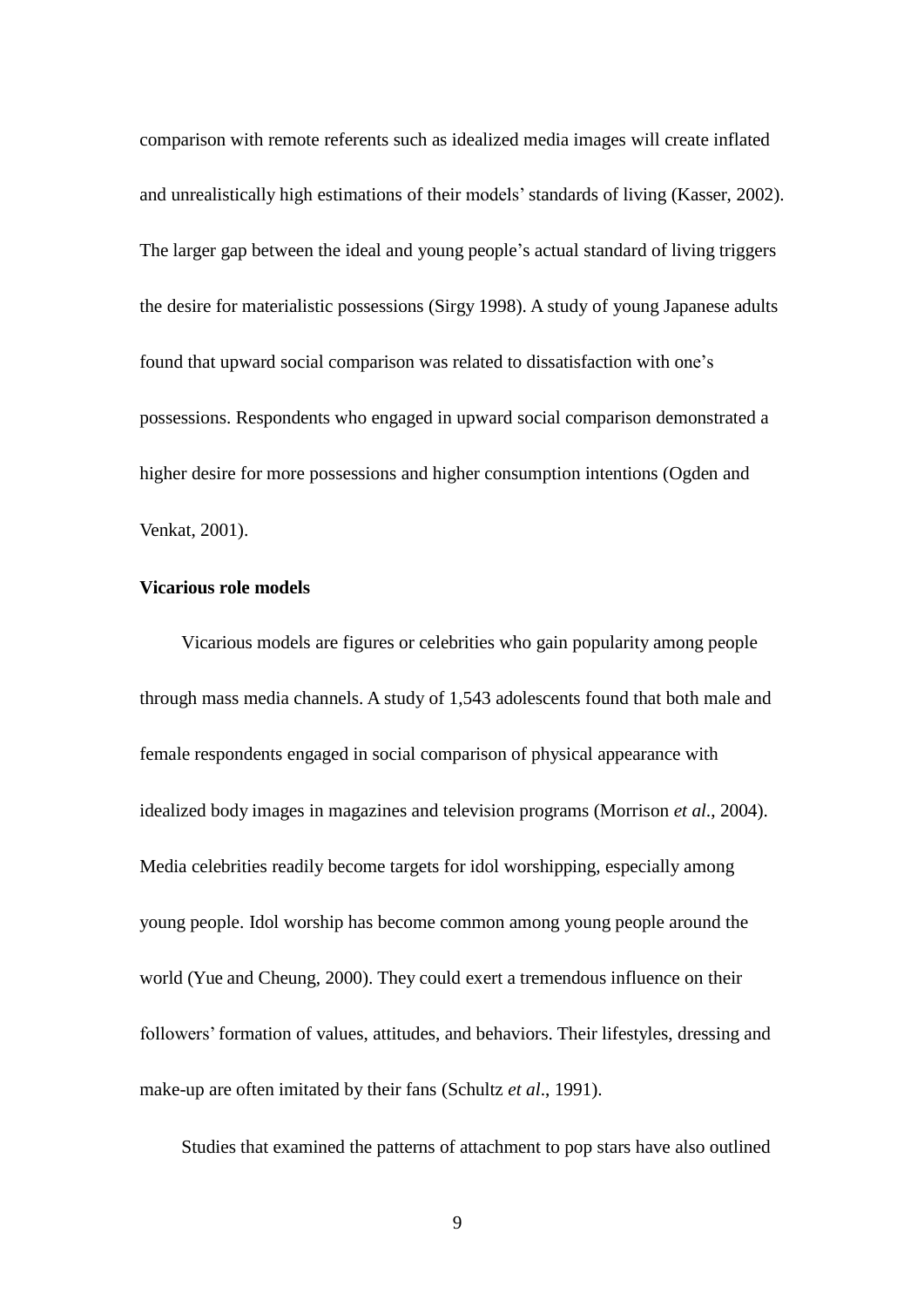some antecedents to idol worshipping, such as autonomy from parents and affective identification needs (Greene and Adams-Price, 1990). It is believed that idol worship among young people may stem from a developmental need for identification and intimacy (Josselson, 1991). Adolescents develop secondary attachments to media figures in addition to relations with family and peers. These attachments facilitate adolescents' transaction to adulthood and the formation of a mature adult identity (Erikson, 1968).

The influence of celebrity endorsement on young people's purchase decisions can be explained by several models. First, the source attractiveness model predicts that a physically attractive source will be more persuasive than a source perceived as not so attractive (Kahle and Homer, 1985). Second, the match-up hypothesis proposes that the physical attractiveness of the celebrity endorser may only enhance product-based and ad-based evaluations if the product's characteristics "match-up" with the image portrayed by the celebrity (Kamins, 1990). Third, young people are attracted to brands endorsed by their idolized celebrities because they want to acquire the idealized self-identity for self-enhancement (Swann et al., 1982). This can also be seen as a need to compensate for the particular image that young people do not possess (Woodruff-Burton and Elliott, 2005).

Social comparison of possessions with vicarious role models is certainly

10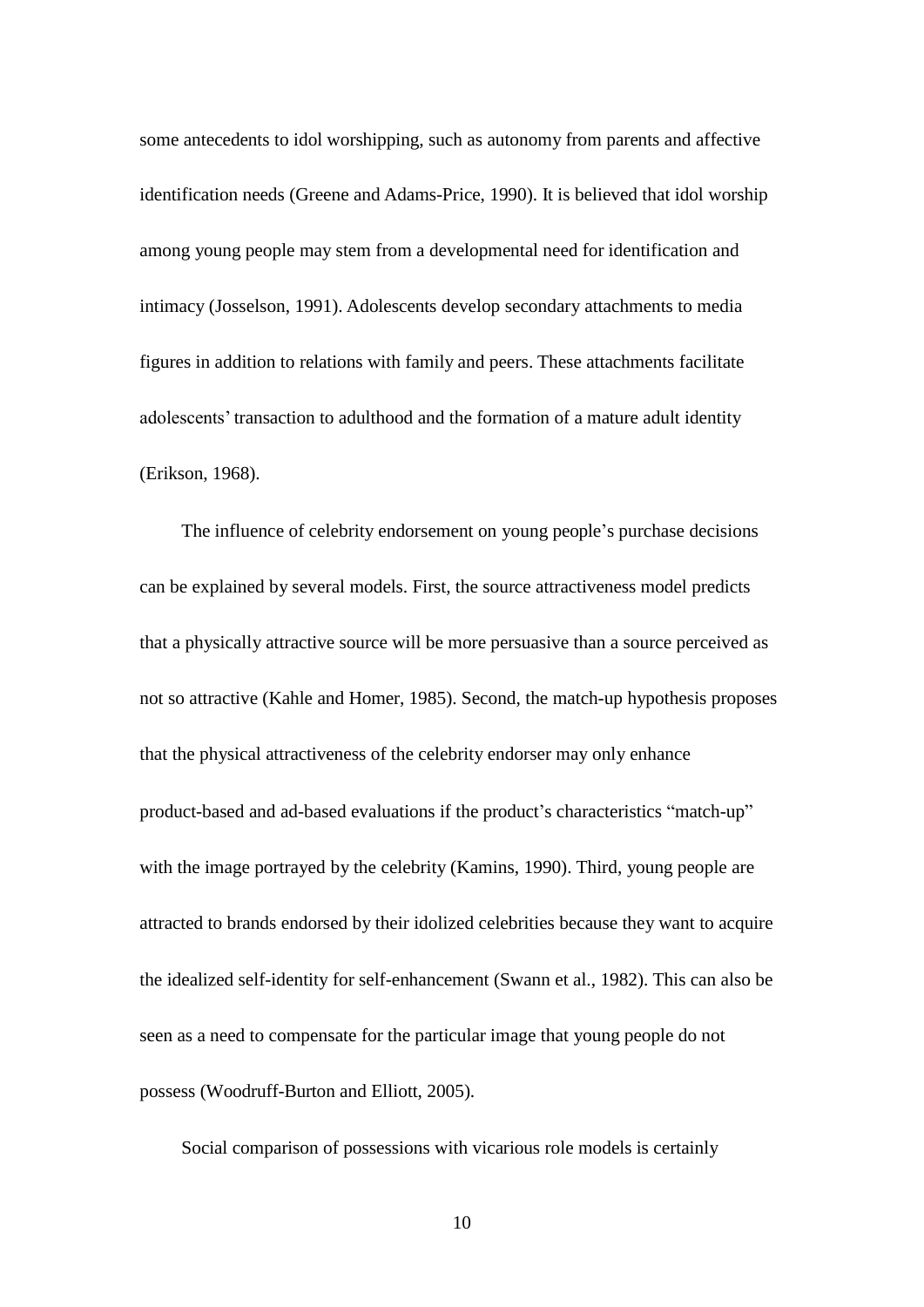desirable to the commercial world. Previous research indicates that direct role models (e.g. fathers and mothers) and vicarious role models (e.g. favorite entertainers) influenced adolescents in brand selection, brand switching and lodging consumer complaints (Martin and Bush, 2000). Consumers reported that they are more likely to use products endorsed by entertainers or famous athletes (Lafferty and Goldsmith, 1999).

Young people in Hong Kong are likely to engage in high levels of social comparison in the formation of their identities. A study of 826 high school and university students in Hong Kong and mainland China indicated that Hong Kong respondents select significantly more idealism – romanticism – absolutism oriented celebrities in model selection than respondents from mainland China (Yue and Cheung, 2000). Idealism, romanticism and absolutism in Yue and Cheung's (2000) study refer to the attributes describing the role models. For example, idealism includes four adjectives of very talented, attractive-looking, powerful, and extraordinary in manner. The authors conclude that worship of idols among Hong Kong young people was driven by consumerism and superficial romance (Chan *et al*., 1998; Cheung and Yue, 2000). In a qualitative study using drawings, adolescents in Hong Kong perceived negative personality traits of wealthy people. The author suggested that adopting goods as status symbols will create social difference between adolescents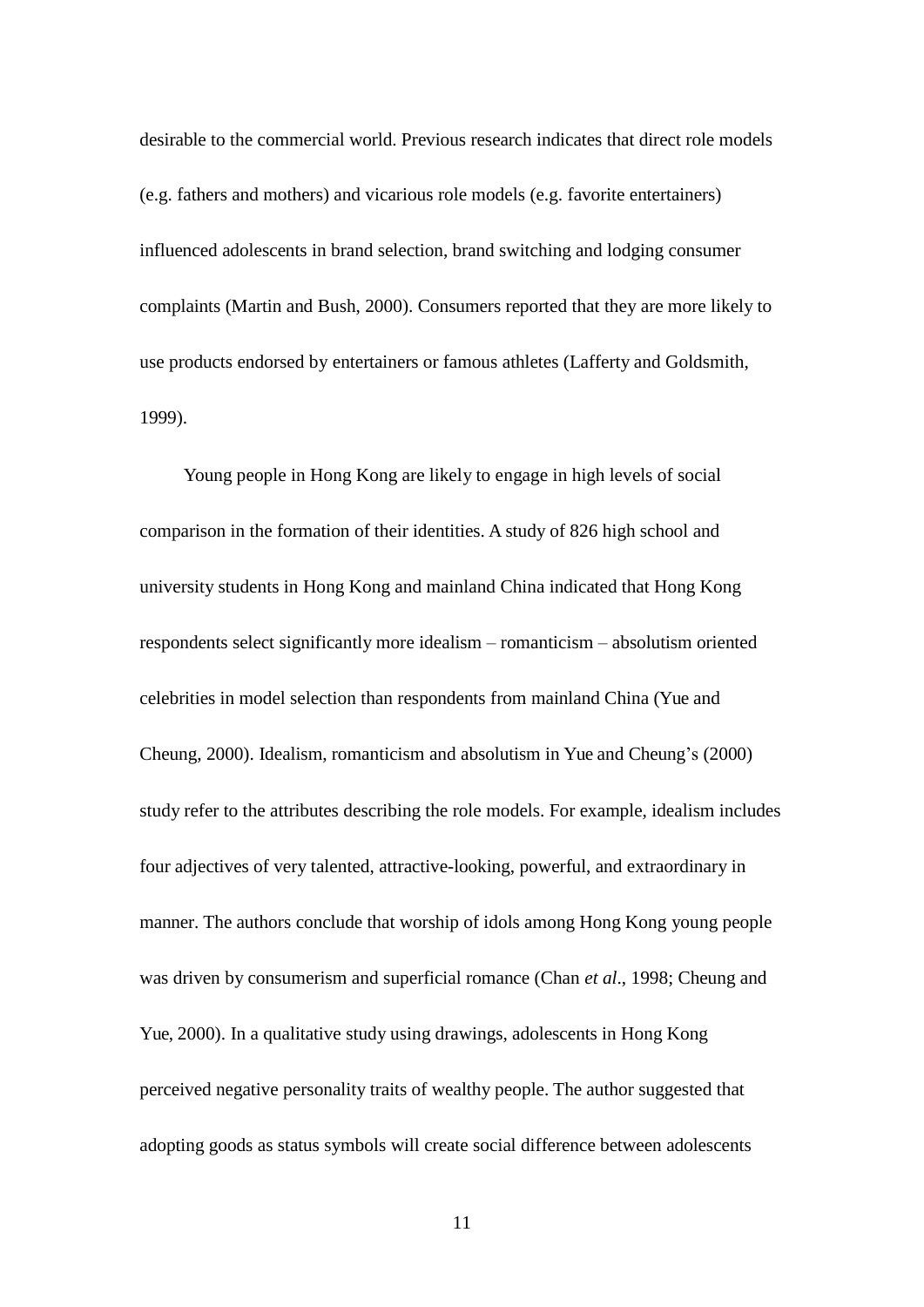who are involved in social comparison (Chan, 2006). In a qualitative study of purchase of luxurious brands among young consumers in Hong Kong, respondents expressed great aspiration to the lifestyles and consumption patterns of celebrity models (Chan, 2005). A survey of 281 adolescents aged 11 to 20 in Hong Kong found that social comparison of consumption with friends was higher than social comparison of consumption with media figures (Chan and Prendergast, 2007).

At issue, then, is whether young people engage in social comparison of material possessions in Hong Kong. The objective of this study is to examine the degree of social comparison, the motives of social comparison, and the characteristics of the referent points used in social comparison.

## **Methodology**

This study employed qualitative interviews. A qualitative methodology was justified because it allows for an exploratory examination of a phenomenon in which the relevant variables have yet to be identified (Wimmer and Dominick, 1997). Because adolescents can engage in social comparison of a variety of products with a wide range of people regardless of direct personal interaction, interviewing was the preferred data collection method. Qualitative interviews were more aligned with a participant's cognitive process of engagement in social comparison of material possessions (McCracken, 1988).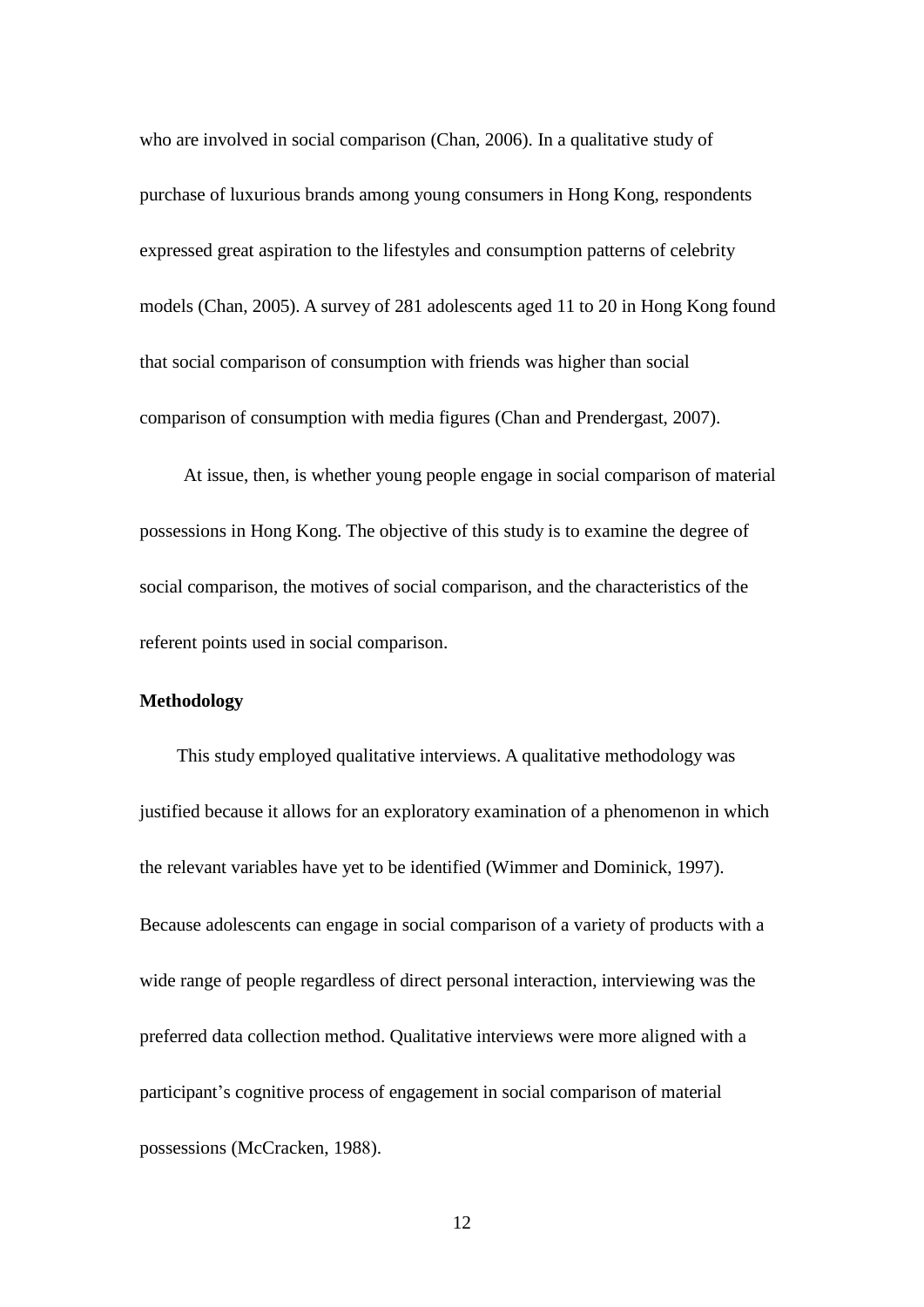Interview participants were 64 Chinese adolescents aged 13 to 17 recruited through personal network. A quota was set to recruit equal number of male and female participants. Undergraduate students of Hong Kong Baptist University were trained to understand the objectives of this study and how to conduct the interviews. Interviewers obtained verbal permission of the parents before they interviewed the respondents. Fifty-eight participants were students and four were full time employees. For the four full time employees, the mean monthly salary was HK\$5,125 (equivalent to US\$657). For the full time students, the source of income was allowance from the parents. They received on average HK\$245 (equivalent to US\$31) of weekly allowance. The interviews took about fifteen to twenty-five minutes. The study was conducted in Cantonese (a Chinese dialect spoken in Hong Kong) in March 2005.

A protocol of four open-ended questions was used in interviews. The protocol was pre-tested by conducting an informal interview with a Chinese female aged 15. The first question was "Have you ever tried to compare what other people possess, so as to evaluate your status of material possessions?" The second question was "Whom do you usually compare with?" The third one was "Have you ever tried to compare what famous people on media possess, so as to evaluate your status of material possessions?" The last one was "What kind of famous people do you usually compare with?"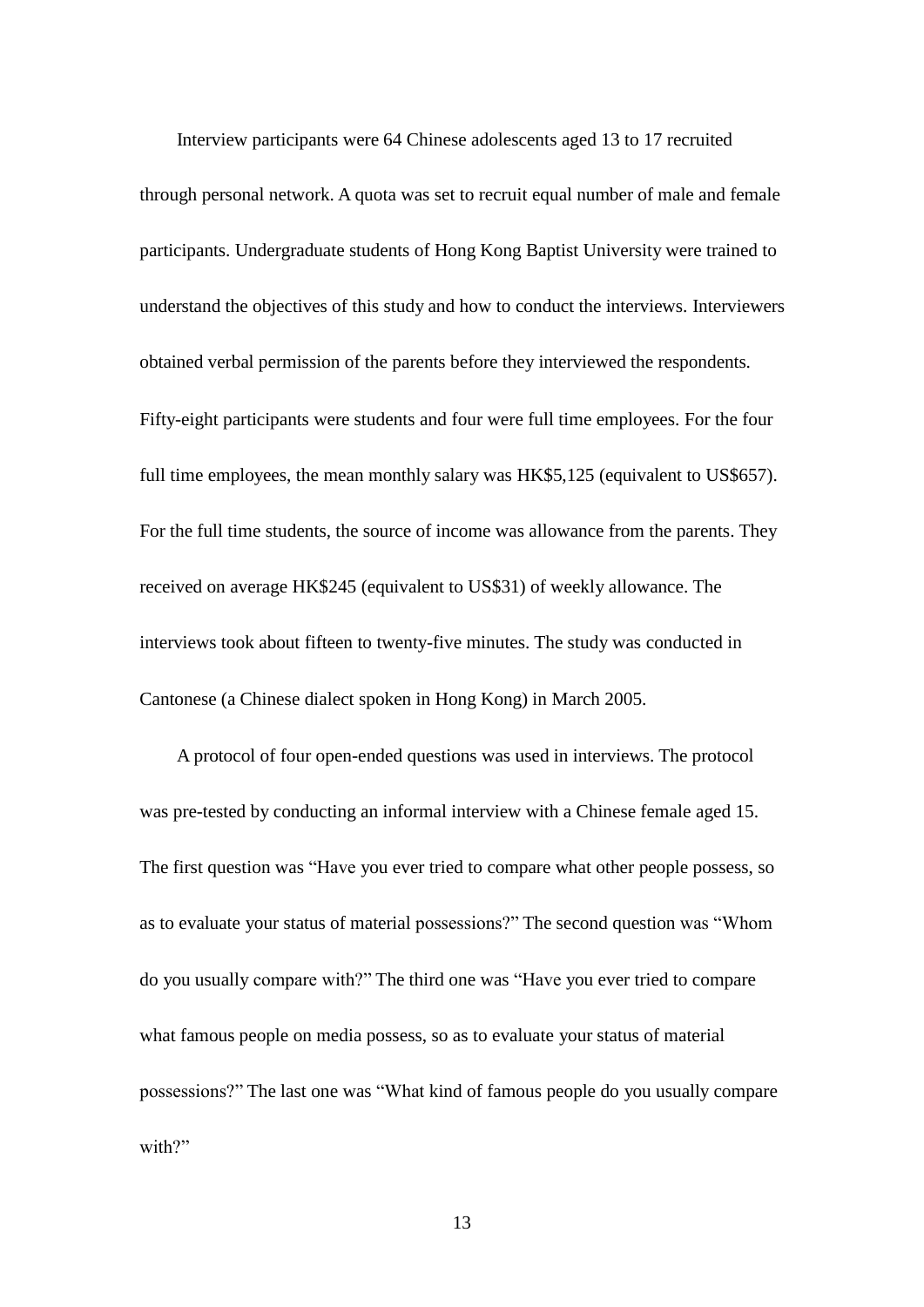The interviewer made an audio recording of each interview and later transcribed it in Chinese. The selected quotes were translated into English by the author. Marshall and Rossman's (1999) comparison analysis method was used throughout the data analysis process to link data by constantly comparing and contrasting them (Strauss, 1987). The transcripts were analyzed question by question for dominant themes. These themes are the focus of this article.

Direct role models in this study refer to individuals identified as referents in social comparison of material possessions with whom participants have direct personal contact. Vicarious role models in this study refer to individuals identified as referents in social comparison of material possessions that participants have little or no direct personal contact (Martin and Bush, 2000).

## **Results**

## **Social comparison with direct role models**

Results show that social comparison of material possessions was common among respondents. Forty-three out of 64 participants reported that they had engaged in social comparison with others. The remaining twenty-one participants mentioned that they did not see a need to compare with others in terms of possessions because they think every person is unique. Table 1 shows the products related with social comparison reported by sex of the respondents. The products that respondents most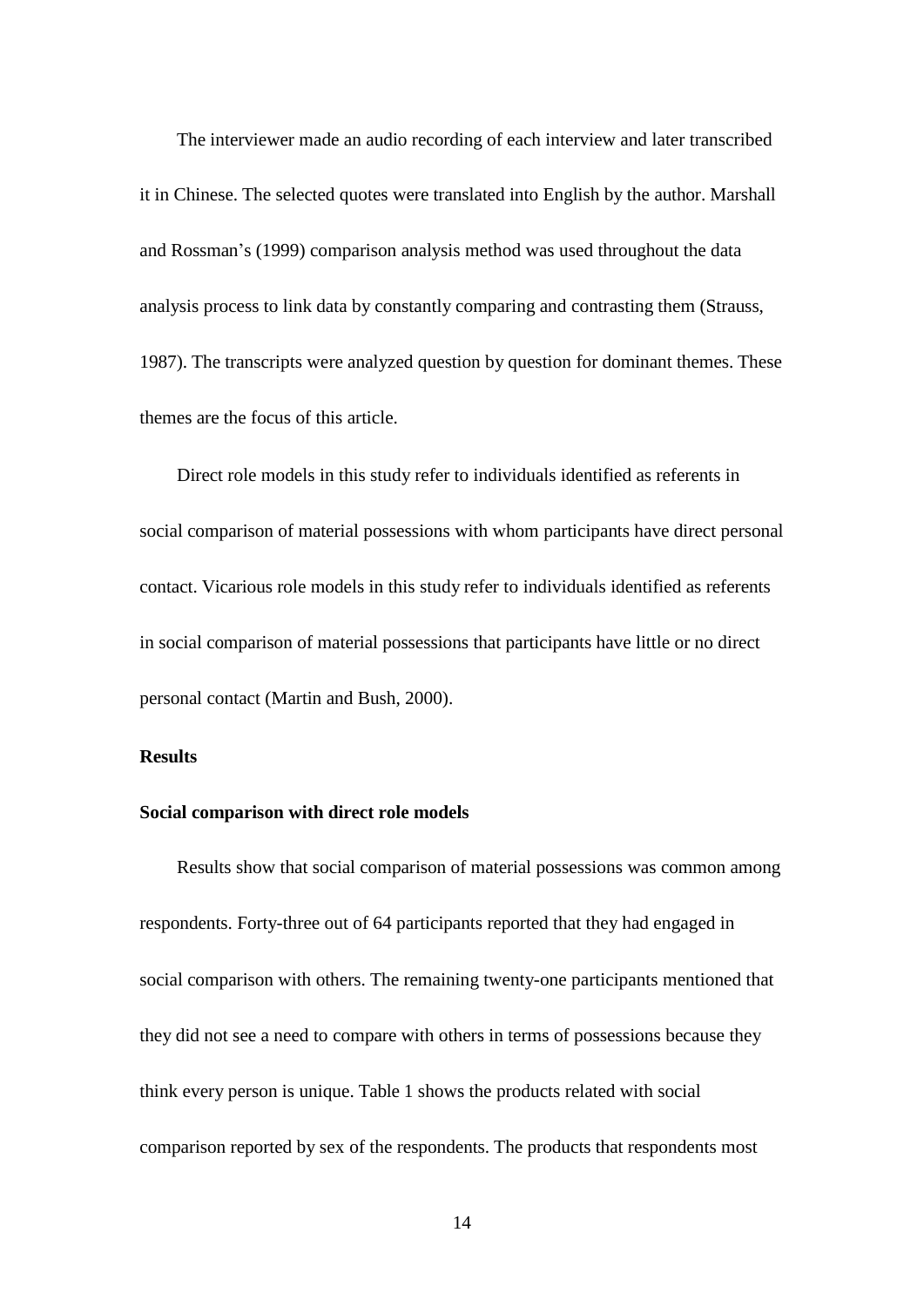frequently compared with others were publicly consumed goods such as mobile phones, handbags/wallets, clothing, watches and sneakers. Respondents paid a lot of attention to brand names and product features. For example, they would compare if the mobile phones can take pictures and if the handbag bears a famous brand name. Male participants were more likely to make comparisons of computers and game consoles. Female participants were more likely to make comparisons of clothing and handbags. All except one participant reported upward social comparison. Here is one example:

Sneakers are what I usually observe, because I play sports. Many of my teammates buy new and expensive sneakers. If I want to be "in" and stylish, I have to look cool. I can't buy cheap products. Others would pay more respect to me if I appear to be rich. My friends and I always compete with each other to see who get the trendiest or the most expensive trainers. If you want to be popular, you have to buy a lot (female, 15).

## [TABLE 1 ABOUT HERE]

The motives of social comparison are summarized in Table 2. Results showed that social comparisons with direct role models were often motivated by the desire to be trendy, rich, superior, respected by others, and attractive. Aspiration to be popular was reported only by male participants while aspiration to be beautiful was reported only by female participants.

#### [TABLE 2 ABOUT HERE]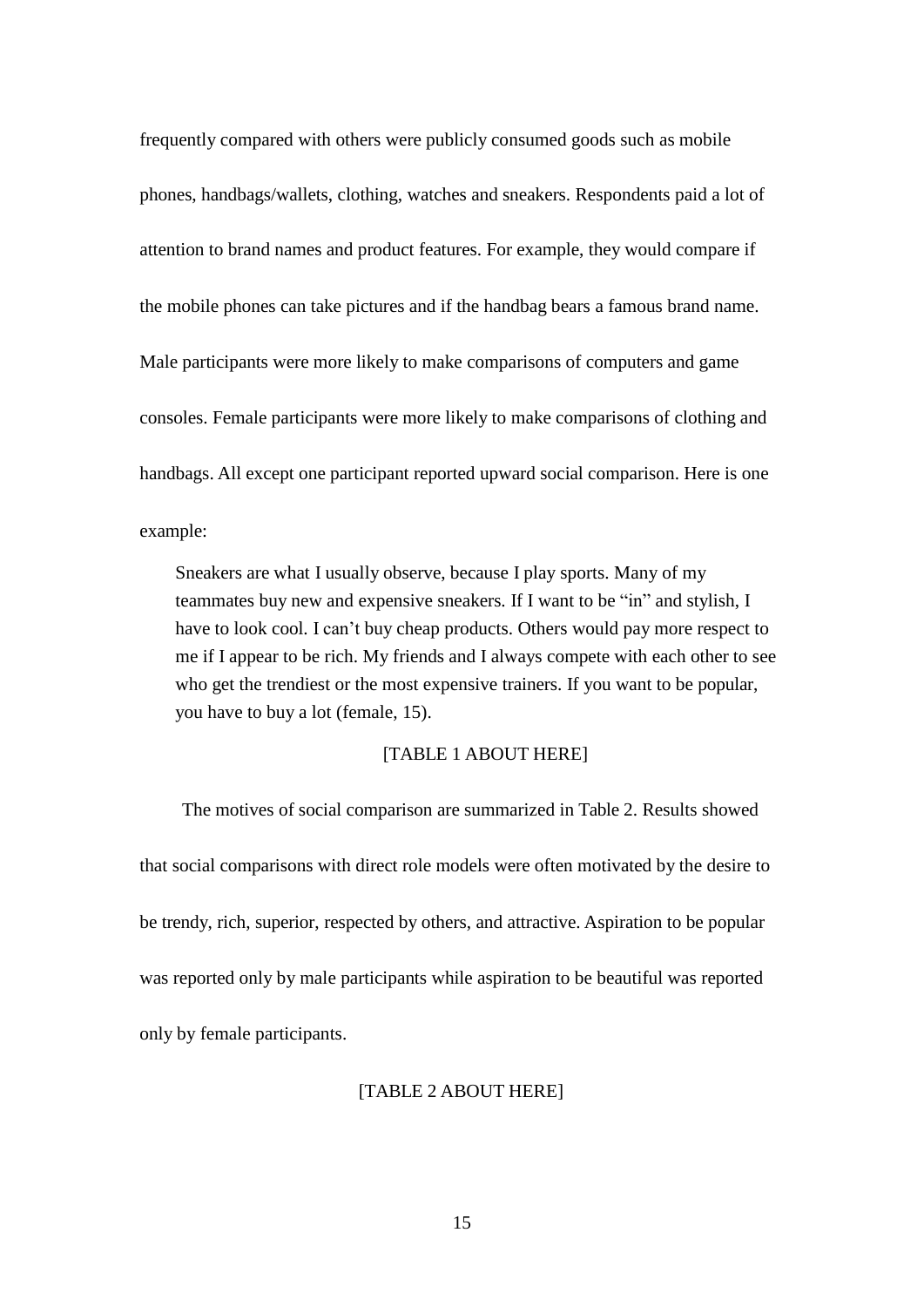#### **Characteristics of direct role models**

Participants were asked whom they usually engaged in social comparison with. Table 3 summarizes the characteristics of referents reported by the participants. Results showed that they most often compared with close friends or classmates. Participants reported that they had frequent interaction with close friends and classmates. They visited one another's homes. They went out shopping together. They had chances seeing friends wearing casual clothing instead of school uniforms. In other words, friends were highly accessible. Results indicated that upward social comparison occurred more frequently than downward social comparison. Nineteen participants reported that they compared possessions with wealthier friends and eight compared with friends of similar social and economic backgrounds. Two participants reported that they compared with less wealthy friends.

Two participants reported that they paid much attention to people wearing trendy clothes on the street. It was interesting to note that sometimes upward social comparison was initiated by wealthy friends. Three participants reported that those wealthy friends often showed off their new and luxurious possessions. They often asked around what types of possessions others were having and were keen to make comparison. One female participant reported that she compared her possessions with children living in rural China. She felt content with what she had now after the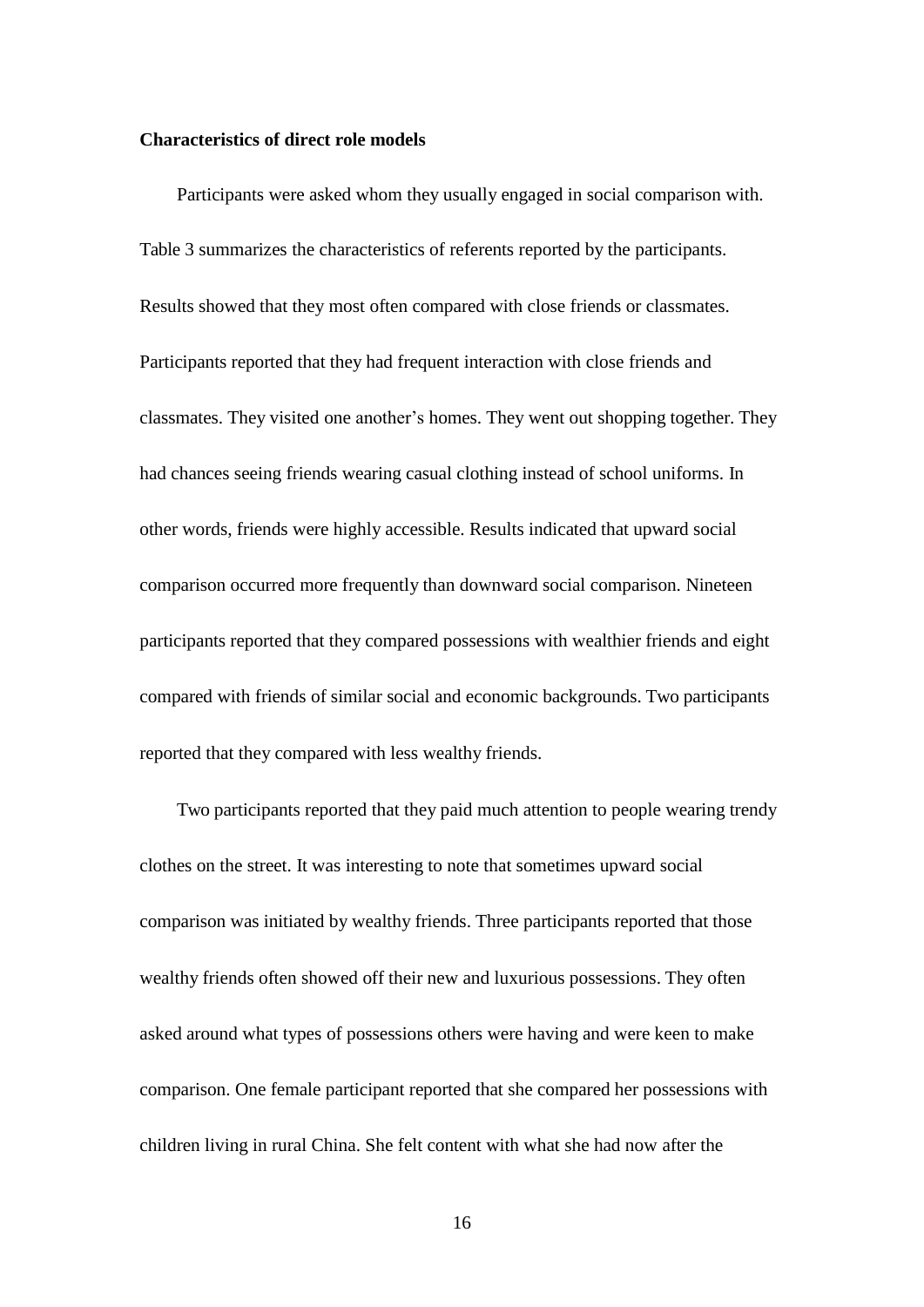comparison.

#### [TABLE 3 ABOUT HERE]

#### **Social comparison with vicarious role models**

Forty out of 64 participants reported that they never compared possessions with famous people in the media. The remaining 24 participants reported that they did not compare possessions with famous people in the media. Role models compared were movie stars, popular singers, sports celebrities, and models in advertisements. Social comparison with vicarious role models was less prevalent than social comparison with direct role models. The reason most frequently reported by the participants was that they could not afford the products owned by the media celebrities. Seven participants gave this reason. Six respondents perceived that media celebrities were too remote to serve as role models. Five participants pointed out that the media celebrities did not really own the products. The products were sponsored by the advertisers. They therefore found it meaningless to engage in social comparison with them. Other reasons were media celebrities not attractive, too old, or not of the same style. Twenty out of 64 participants reported that they have engaged in social comparison with vicarious role models. Table 4 summarizes the product categories involved in social comparison with vicarious role models. Products frequently involved in social comparison were clothing, mobile phones and cars. Male participants were more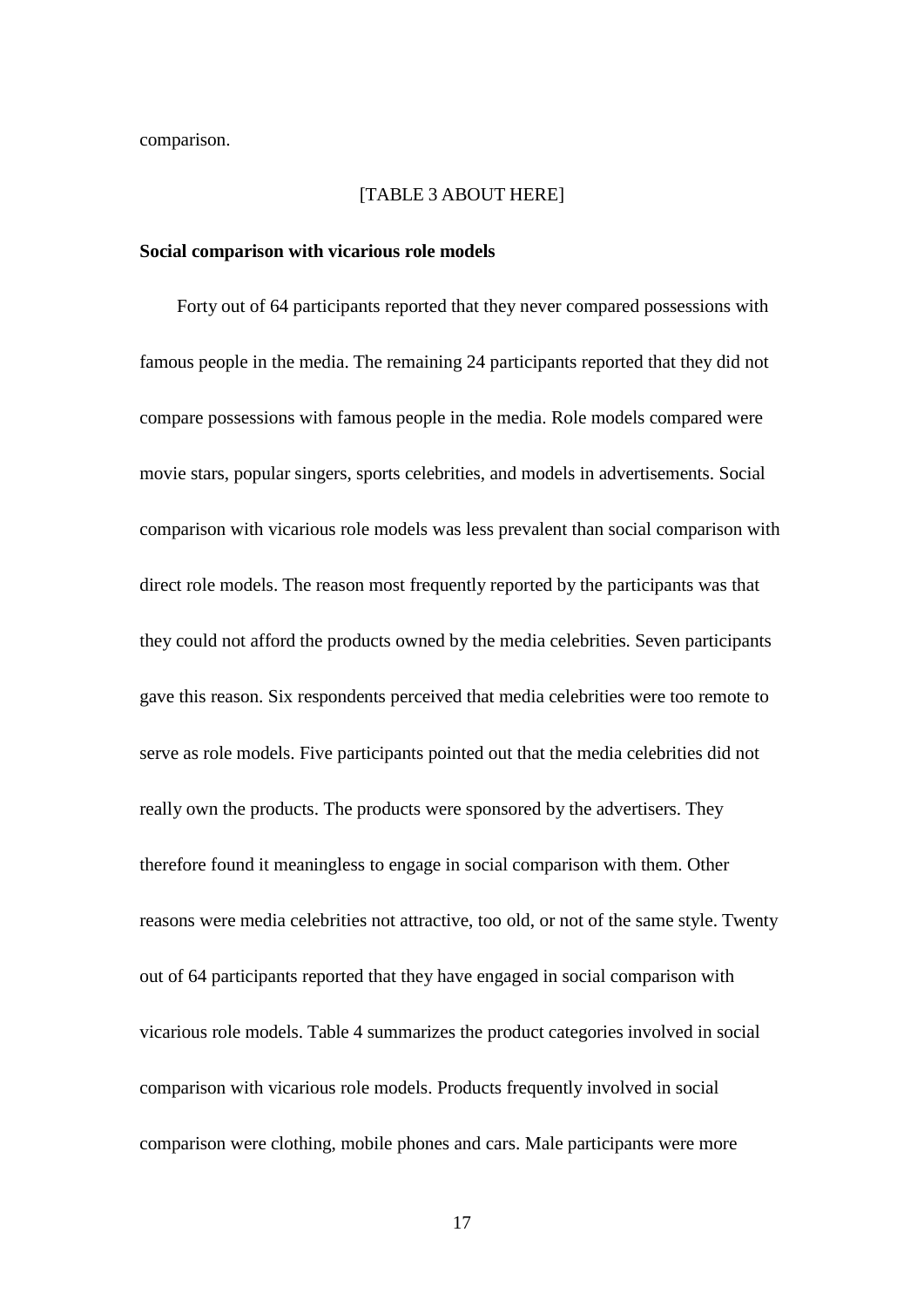likely to compare electronic goods with vicarious role models. Female participants were more likely to compare clothing with vicarious role models.

The motives of social comparison are summarized in Table 5. Results showed that social comparison with vicarious role models was often motivated by the desire to be trendy, rich, popular or appealing to the other sex. Again, aspiration to be popular was reported only by male participants while attracting the other sex was reported only by female participants.

#### [TABLE 4 ABOUT HERE]

## [TABLE 5 ABOUT HERE]

## **Characteristics of vicarious role models**

Results found that participants most frequently mentioned movie stars, actors in television dramas, youth idols and models in advertisements as reference persons for social comparison. They chose these referent persons mainly because of beauty,

trendiness, and popularity.

I like to compare with those young movie stars. They look so good in their trendy clothes (male, 17).

When Twins (a group of two female singers in Hong Kong) wear adidas clothing, I'll go and buy it. They are my idols. Also, guys love the products owned by female celebrities. I'd buy those products after seeing them on TV, because I want to gain attention from boys (female, 15).

Very often I pay attention to models in advertisements with beautiful skin. They are so lucky because they can afford expensive skincare products. I don't have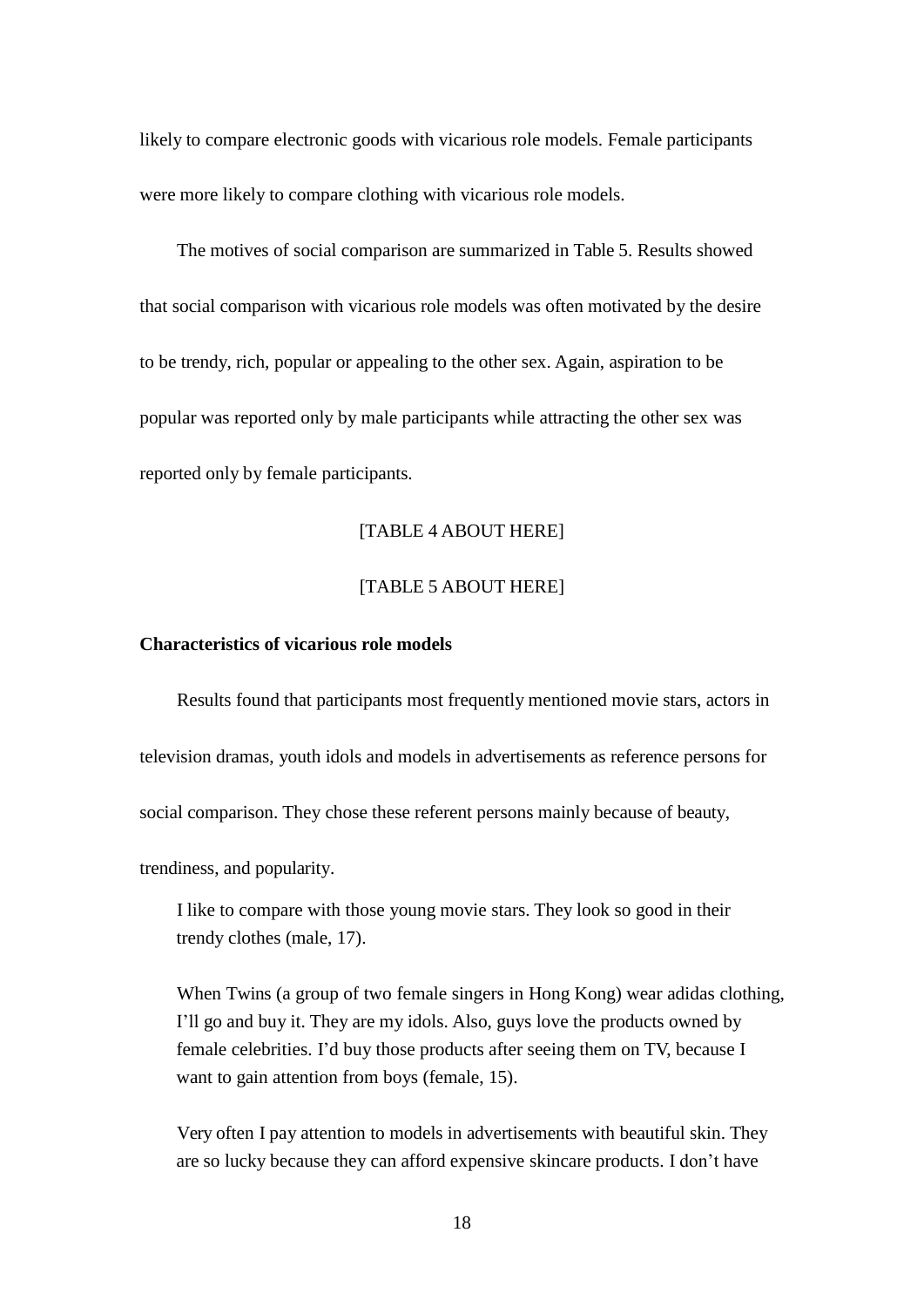enough money. When people ask me which brand of skin care products I'm using, I just make up some names (female, 16).

Participants were more likely to compare with same-sex models than with opposite-sex models. Participants were also more likely to compare with vicarious role models that are of similar age.

## [TABLE 6 ABOUT HERE]

## **Consequence of social comparison**

We did not ask explicitly about consequence of social comparison but some interviewees brought it up spontaneously. The consequences of upward social comparison were mostly negative. The consequences of social comparison with direct role models include creating desire to buy or own the product (eight times), feeling inferior or outdated (eight times), feeling envious (four times), feeling inadequate in material possessions (three times), lodging a purchase request to parents (twice), and motivated to work harder (once). The consequences of social comparison with vicarious role models include feeling inadequate in material possessions (four times), creating purchase desire (three times), feeling envious (three times), and feeling inferior (once). Here is an example of the negative feeling generated from social comparison with direct role models.

I remember a year ago when polyphonic ring tone became popular, many of my classmates have bought new mobile phone models with this kind of ring tone. My mobile phone however, did not have this function. I always thought their mobile phones were better. Since I didn't want my outdated ring tone to be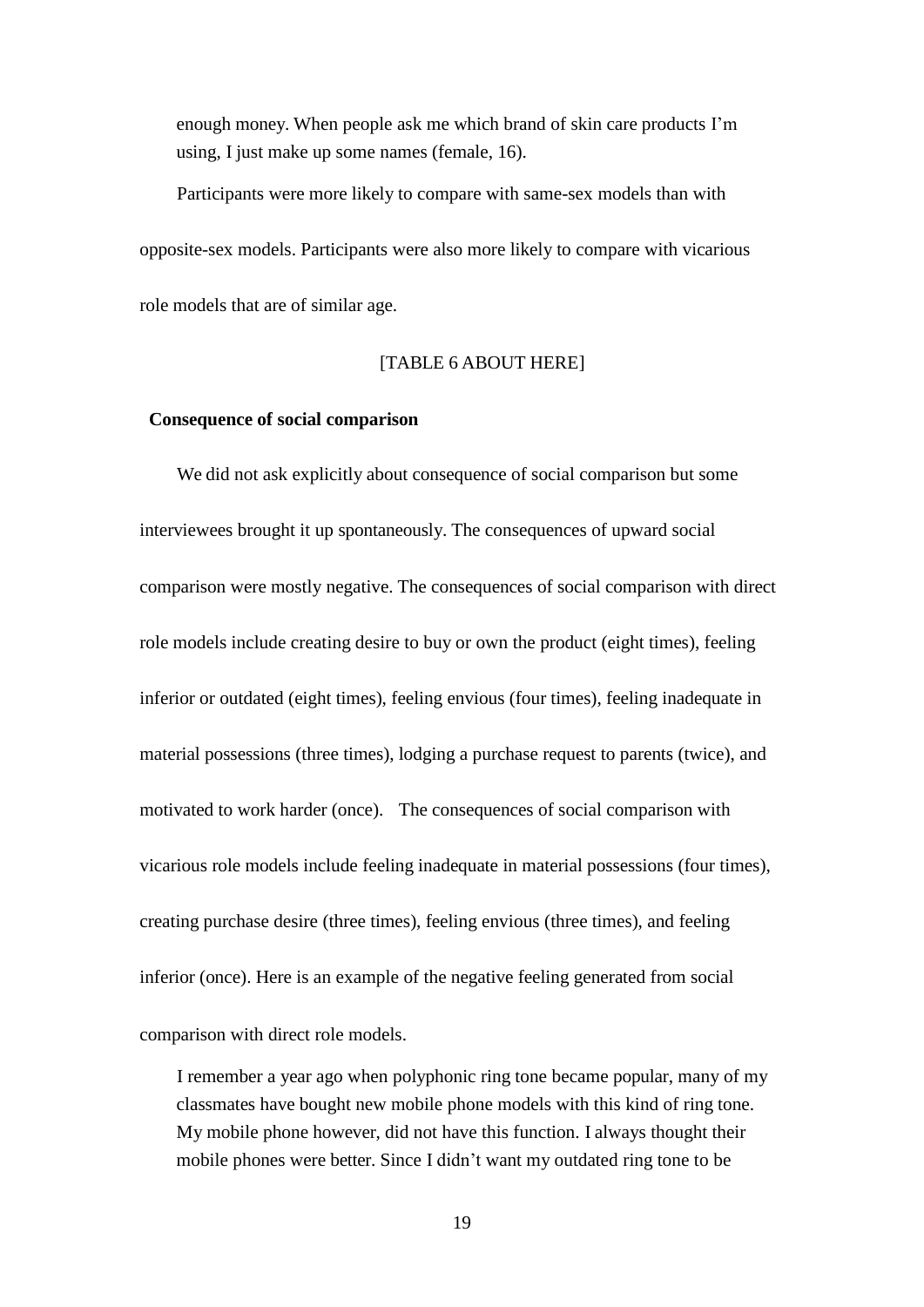noticed, I switched it to silent mode (female, 16).

## **Discussion**

The current study attempts to examine the engagement of social comparison of material possessions among adolescents in Hong Kong. The following discussion will cover the extent of social comparison, the products involved, the type of role models involved, and motives for social comparison.

First, social comparison of material possessions was prevalent among participants. They more often compared with direct role models and they less often compared with vicarious role models. This finding was consistent with that obtained through a quantitative survey (Chan and Prendergast, 2007). While other studies found that adolescents engaged in social comparison of physical appearance and eating habits (Wheeler and Miyake, 1992), the current study found that adolescents engaged in social comparison of material possessions.

The products that they frequently compared were mobile phones, handbags, clothing and accessories. These products shared a common characteristic of having physical contacts with the body. These products were reported by adolescents to be associated with someone who is identified as having a lot of new and expensive branded goods in a drawing study (Chan, 2006). The result indicates that mobile phone, handbag and wallets, clothing and accessories are most likely used by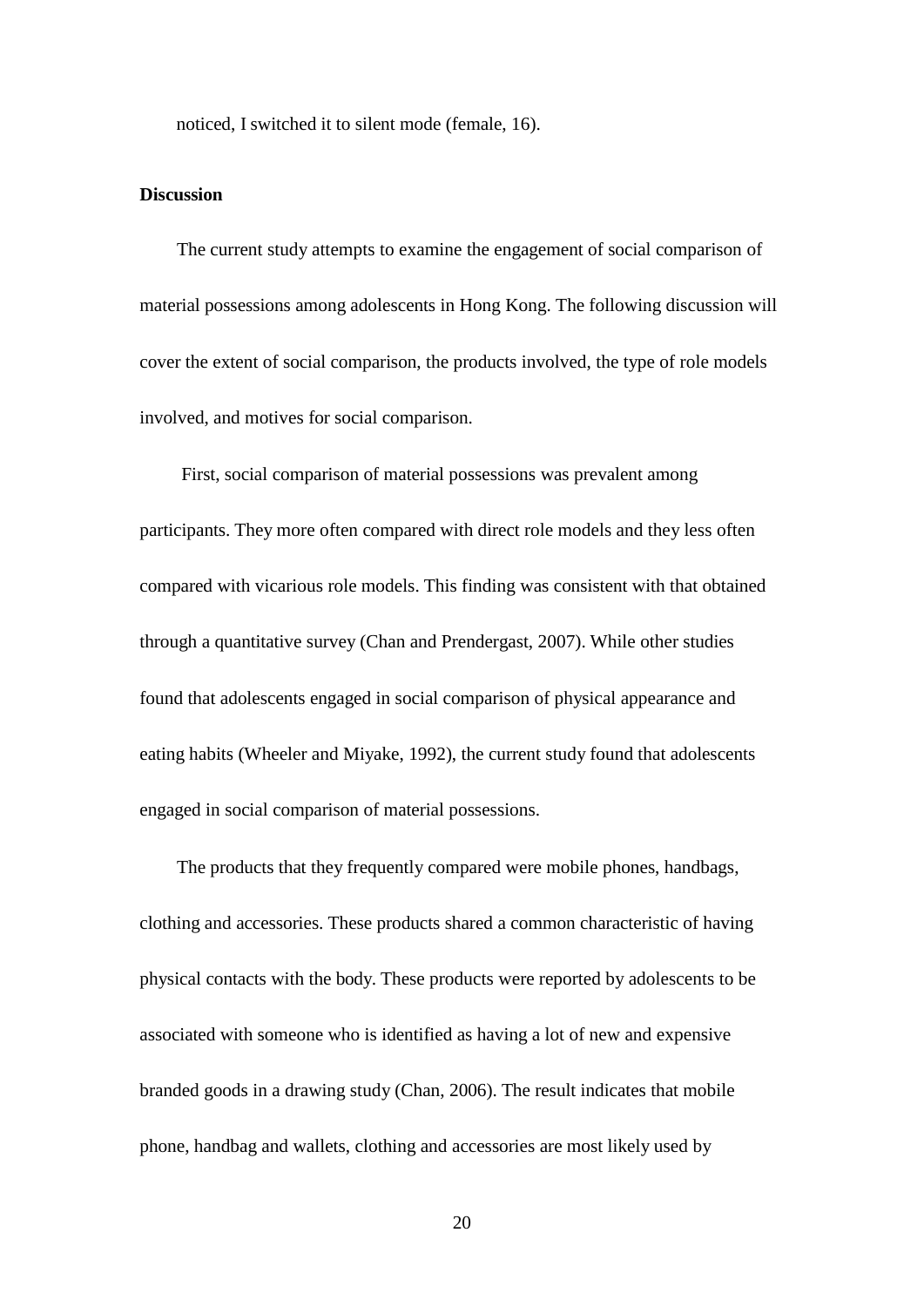adolescents to confirm or extend their self-images. Product involved in social comparison with direct role models and vicarious role models showed much commonality. The only difference is that clothing singles out as the most frequently mentioned product category involved in social comparison with vicarious role models while clothing is one of the three most frequently mentioned product categories involved in social comparison with direct role models.

A variety of different self-images have been discussed in consumer research literature, including actual self-image, ideal self-image, social self-image, and ideal social self-image (Schiffman and Kanuk, 2004). The motives for social comparison indicate that participants were most concerned about ideal social self-images. This can be seen from the high frequency of mentioning the aspiration to be richer, superior, and more fashionable. It indicates that social comparison among adolescents focuses more on self-improvement than self-evaluation. In other words, participants are looking for ways to become more "ideal" among their social circles. The strong emphasis on ideal social self-image indicates the overwhelming importance of *mianzi* among consumers in the Chinese culture. Chinese adolescents put much emphasis on the public meanings of material possessions. They demonstrated a strong desire to use public symbolic goods to express their locations within the social hierarchy. This is different from Western society that symbolic goods are used to express one's internal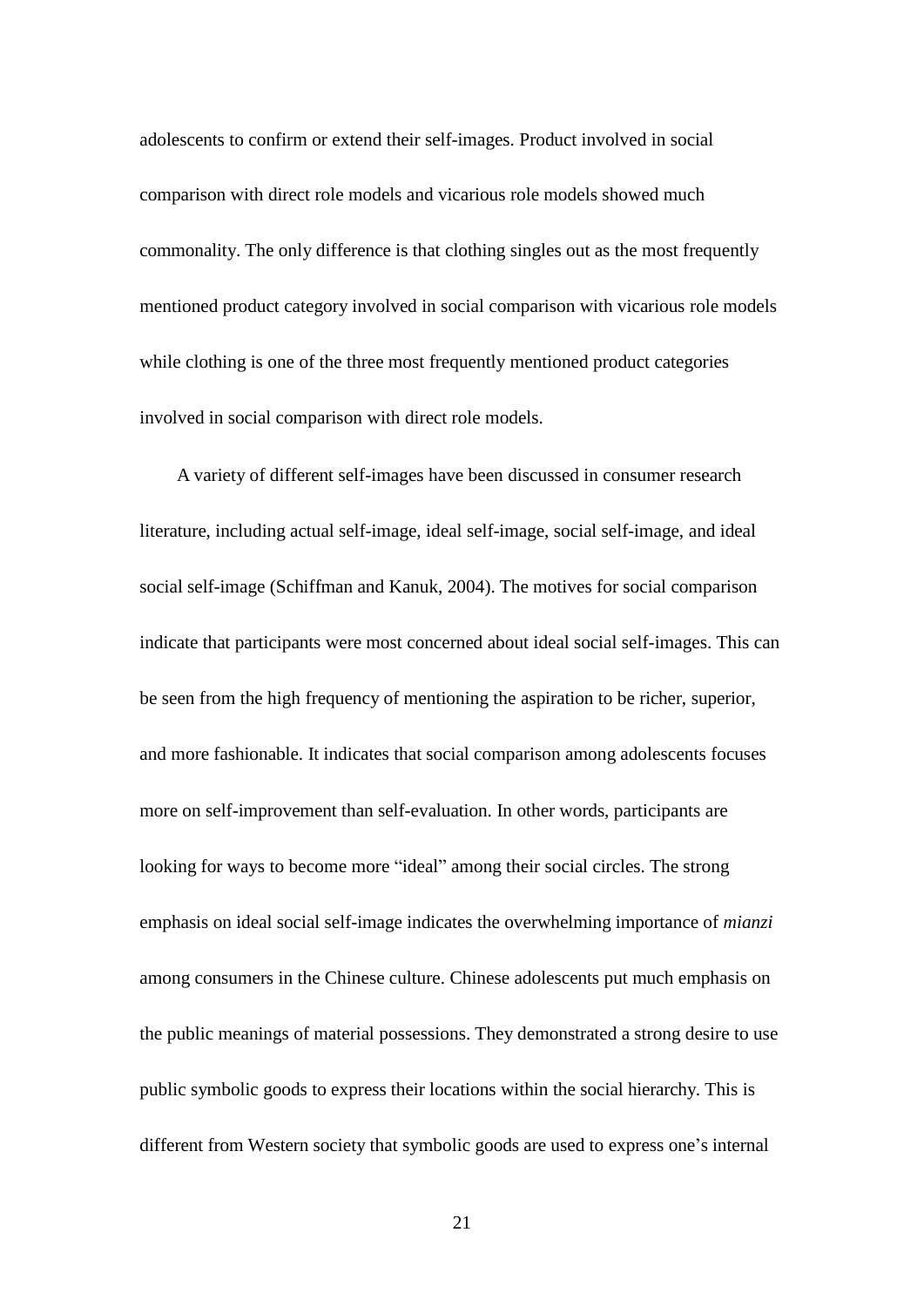self (Wong and Ahuvia, 1998).

The current study found that brand name is one of the focal points of social comparison. Participants pay much attention to what brands significant others are buying. The result was consistent with a previous study that by early adolescence, self-brand connections would be characterized by abstract and symbolic associations, including personality traits, user images, and reference group membership (Chaplin and John, 2005). It also support John's (1999) consumer socialization model that young consumers at the reflective stage (11-16 years old) would develop a sense of the social meaning and prestige associated with certain types of products and brand names.

Direct role models most frequently reported by participants were close friends or wealthier friends. Peer communication and interactions are closely related with social comparison with direct role models. Upward social comparison with direct role models is more prevalent than downward social comparison. In-group comparison was a result of frequent interaction and communication between group members. As adolescents went out shopping with friends and visited friends' house, they would observe others' material possessions and engage in communication about consumption as well as social comparison of possessions. The link between peer communication and social comparison with friends was consistent with the positive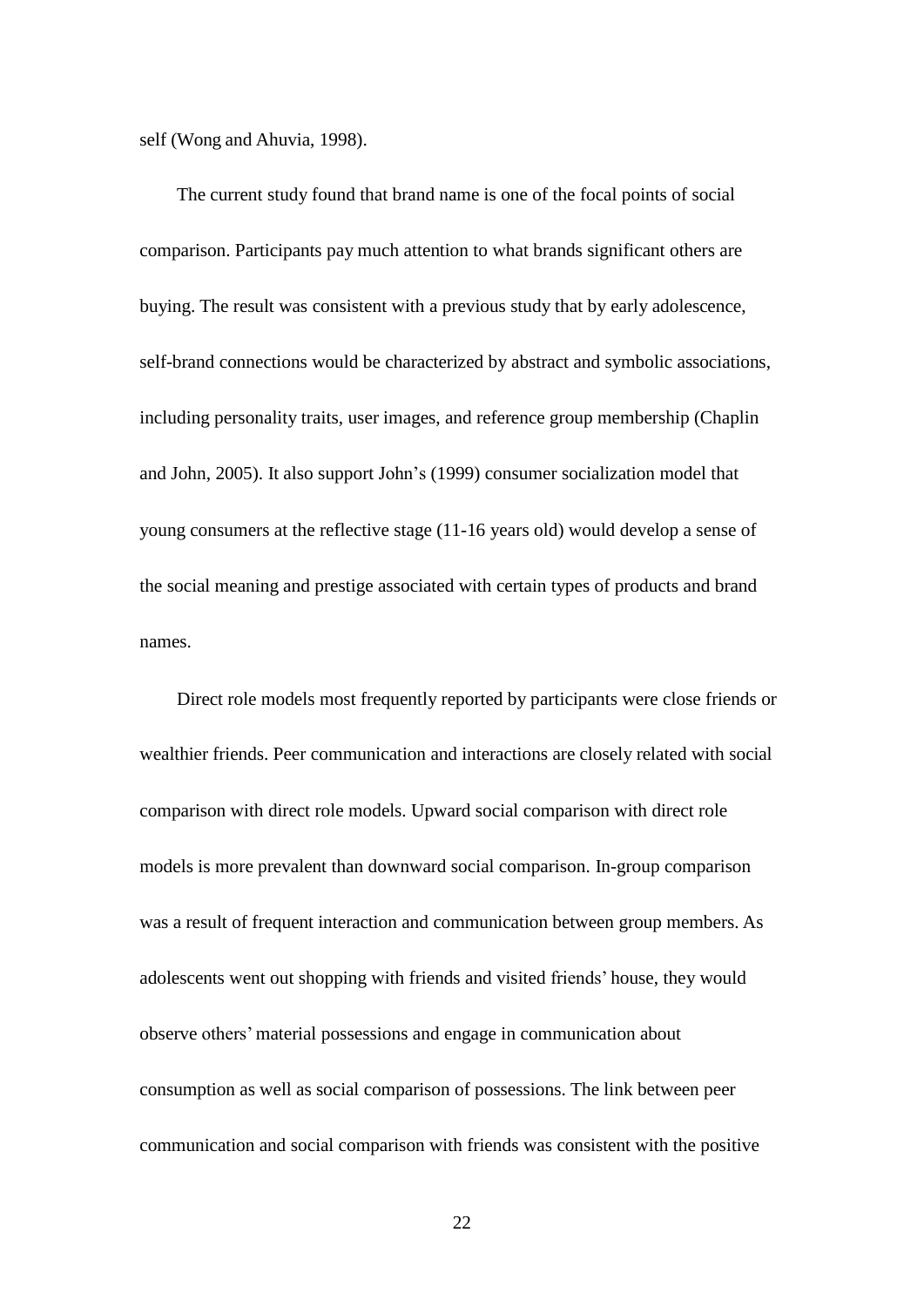correlation coefficient found between the two variables in a survey setting (Chan and Prendergast, 2007). It was interesting to find that peer communication and social comparison were sometimes initiated by wealthier friends who want to show off their newly acquired possessions.

In terms of vicarious role models for social comparison, the current study found that participants less frequently compared with media celebrities. Similar to previous studies that young consumers engaged in social comparison of physical attractiveness and financial success with models in magazines and television advertising (Morrison *et al*., 2004; Tiggemann and McGill, 2004), the current study found that participants engage in social comparison of material possessions with vicarious role models. Social comparison with vicarious role models was less prevalent than social comparison with direct role models. Our evidence indicates that limited resources, understanding of product sponsorship as a marketing practice, and perceived distance with vicarious role models were the main reasons of not engaging in social comparison with them. It suggests that adolescents are well aware of the soaring prices of the prestigious goods and their constraints in available resources. Participants pointed out that the products used by vicarious role models were sponsored by marketers and these role models may not like or use the products. It shows that participants in the age range of 13 to 17 had some understanding of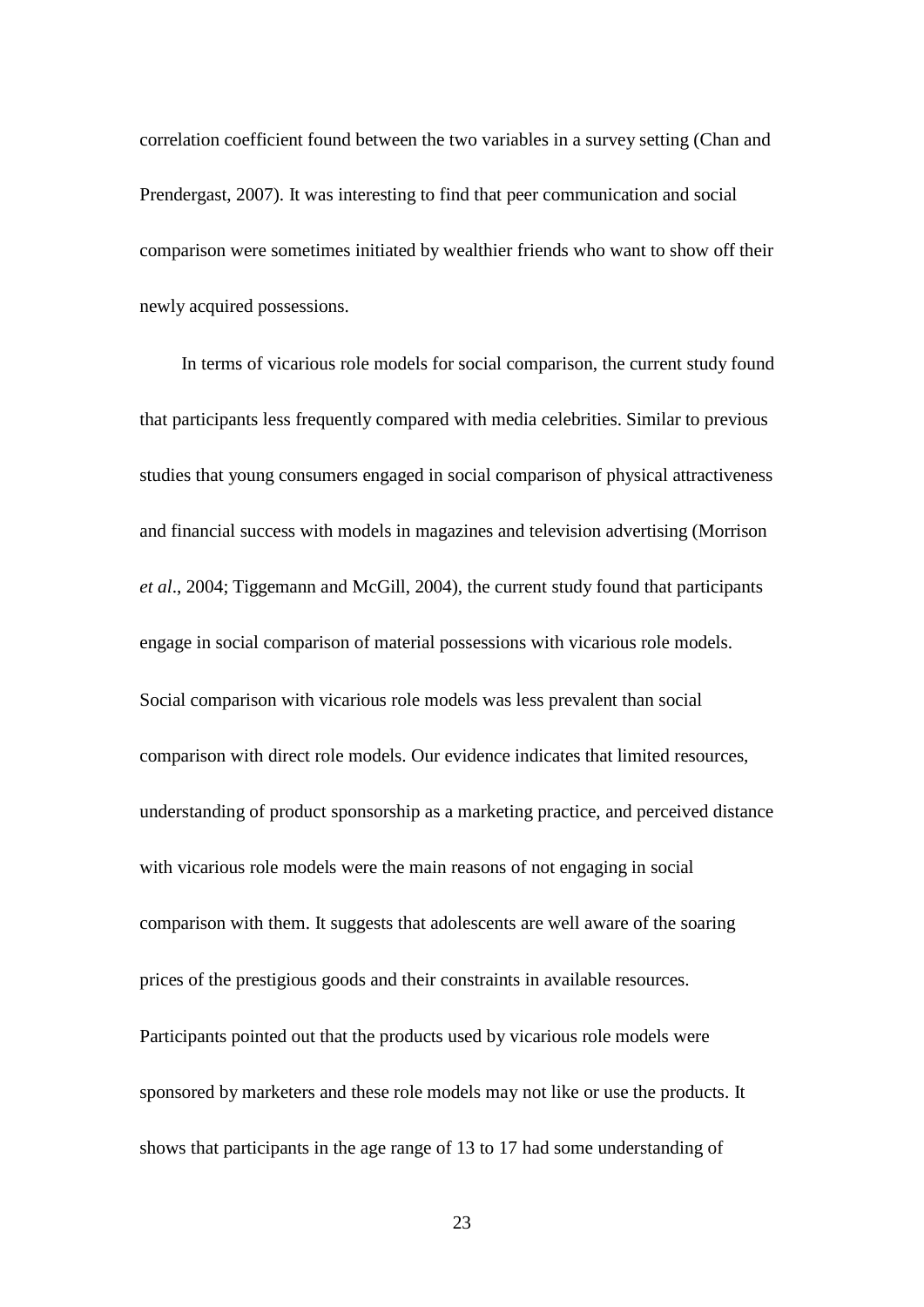product sponsorship and product placements in mass media. This understanding seems to shelter them from the social influence of the media celebrities. Understanding of this particular marketing communication activity is not covered in John's (1999) consumer socialization model. The study suggests that media education about product sponsorship may help young consumers develop defense mechanism against media celebrities as commercial socializing agents.

Some participants found the vicarious model too remote as referents for social comparison. The marketing implication is that media celebrities used as role models for consumption should be accessible to the young consumers. One way to shorten the perceived distance is to create personal interaction between the media celebrities endorsing the products and the target audience through phone-in broadcast programs or online chat-rooms.

Vicarious role models are mainly movie stars, popular singers, and television celebrities. As suggested by Cheung and Yue (2000), vicarious role models are particularly appealing to young people in Hong Kong because they gain access to wealth and beauty easily and quickly. Furthermore, they all seem to live an extravagant life and are well received by the society. All these appear to be encouraging young people to stay cool and superior by comparing possessions with their idols, and eventually to imitate them. Social comparison is therefore associated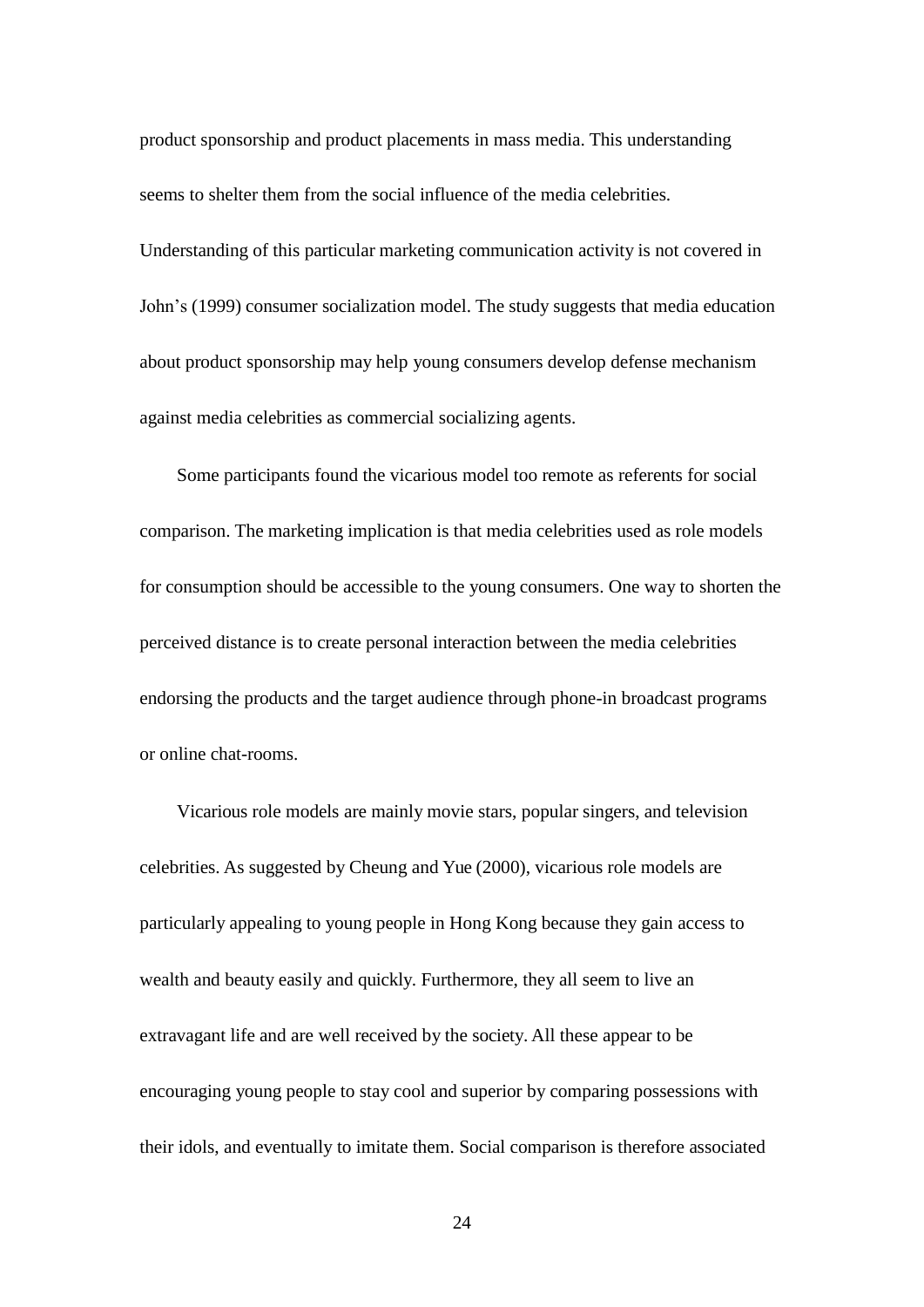with young people's desire of hedonic or materialistic satisfaction, as well as identification with power, wealth and social status (Cheung and Yue, 2000).

Participants more often engaged in social comparison with same-sex model than opposite-sex model. Previous study indicates that role models are likely to be selected as role models based on specific characteristics with which the young person identity (Martin and Bush, 2000). Same-sex models would be ideal for identification, whereas opposite-sex models would be targets for remote intimacy (Cheung and Yue, 2000). The evidence suggests that the need for identification is more prominent than the need for remote intimacy among participants. This may explain why young people in Hong Kong often compare themselves with same-sex vicarious role models, and think this would help to attract the attention of the opposite-sex. It supports pervious finding that young consumers tend to be influenced by vicarious role models of similar race and same sex (Basow and Howe, 1980; Dates, 1980; King and Multon, 1996; Nicholas *et al*., 1971). The marketing implication is that advertisers should use same-sex models to communicate to adolescents.

#### **A proposed model for future research**

Based on the qualitative interviews, we propose a model about social comparison and consumers' purchase decision that can be tested in future study (see Figure 1).

In the model, a purchase decision can be affected by two types of role models.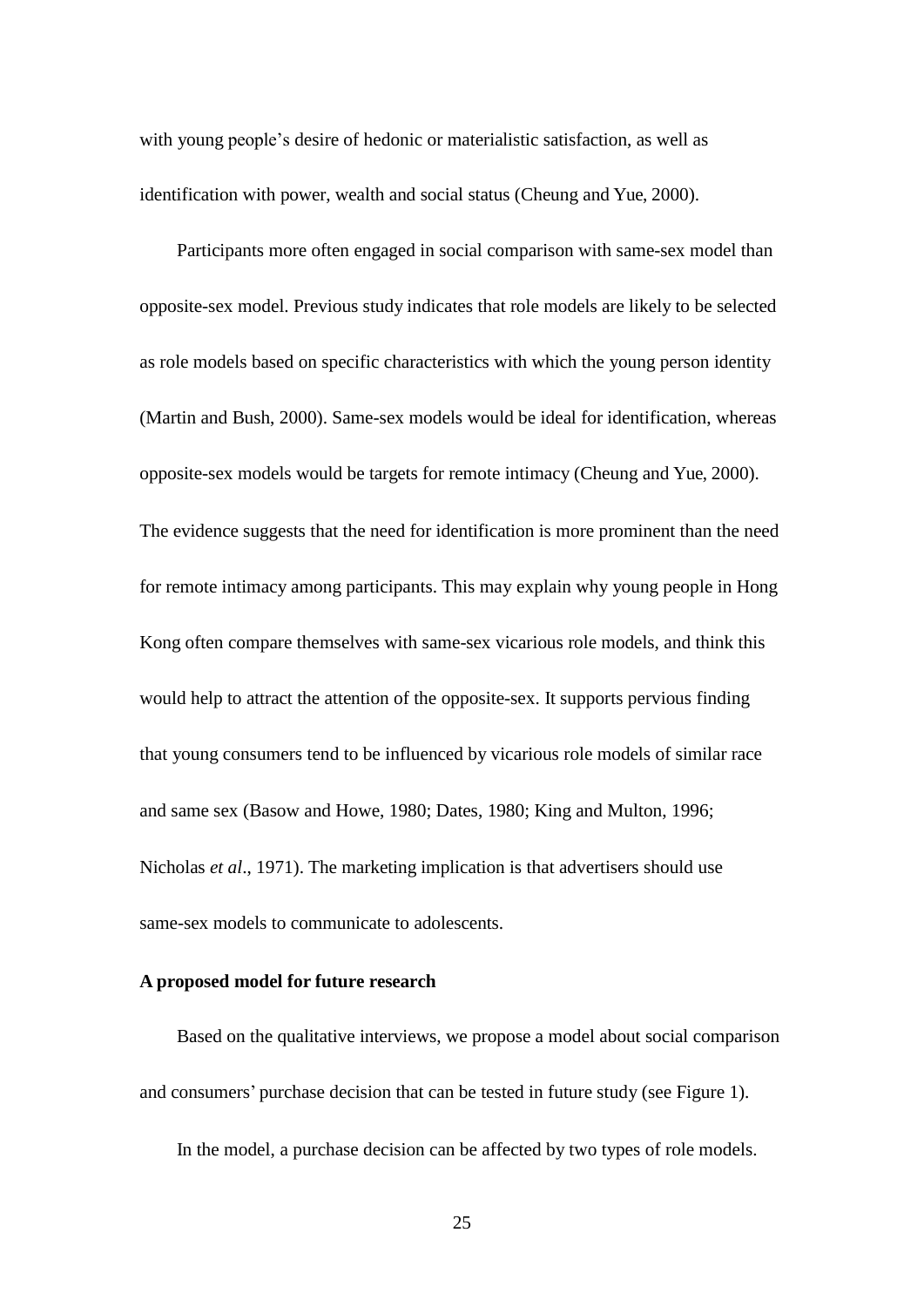Through interacting with friends and communicating about consumption, young consumers engage in upward social comparison with direct role models. Social comparison will encourage the need to identify with in-group members. As a result, the need for social group identification will influence the purchase decision. Through exposure to television programs and advertisements, young consumers may also engage in upward social comparison with vicarious role models. Social comparison will lead to a desire to imitate the celebrities, and this can have an impact on the purchase decision.

To conclude, the current study found that Hong Kong adolescents often engaged in upward social comparison with friends. The products involved in social comparison were branded public goods that can be used to communicate ideal social self-image. Social comparison with direct role models was triggered by peer communication about consumption. Hong Kong adolescents less often engaged in social comparison with media celebrities. This can be attributed to lack of resources, understanding of product sponsorship, and difficulties in identifying with the media celebrities. For those who were keen to compare possessions with media celebrities, they were most likely attracted by same sex models that are glamorous and beautiful.

26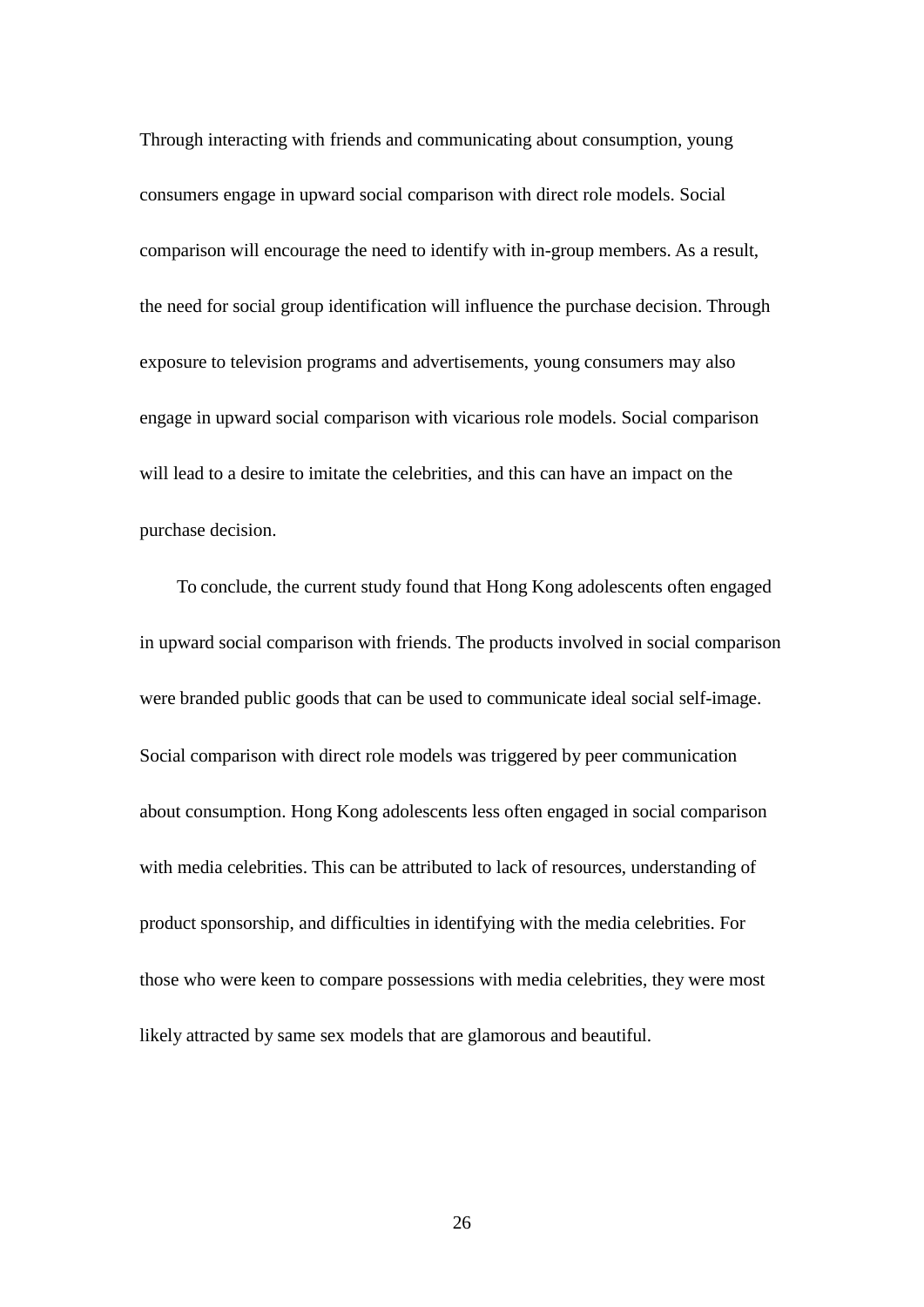| Product                  | Male           | Female | Frequency      |
|--------------------------|----------------|--------|----------------|
| Mobile phone             | 7              | 6      | 13             |
| Handbag and wallet       | 4              | 9      | 13             |
| Clothing and accessories | 4              | 9      | 13             |
| Sneaker                  | 3              | 4      | 7              |
| House                    | $\overline{2}$ | 3      | 5              |
| PS2/PSP                  | 5              | 0      | 5              |
| Watch                    | $\overline{2}$ | 3      | 5              |
| Computer                 | $\overline{4}$ | 0      | $\overline{4}$ |
| MP3                      | $\overline{2}$ | 2      | 4              |
| Toy                      | $\overline{2}$ | 1      | 3              |
| Car                      | 1              | 1      | $\overline{2}$ |
| Household appliance      | 0              | 2      | $\overline{2}$ |
| Furniture                | 0              |        | 1              |
| Camera                   | 1              | 0      |                |
| Jewelry                  |                | O      | 1              |

Table 1. Products involved in social comparison with direct role models

Note: Participants can mention none or more than one product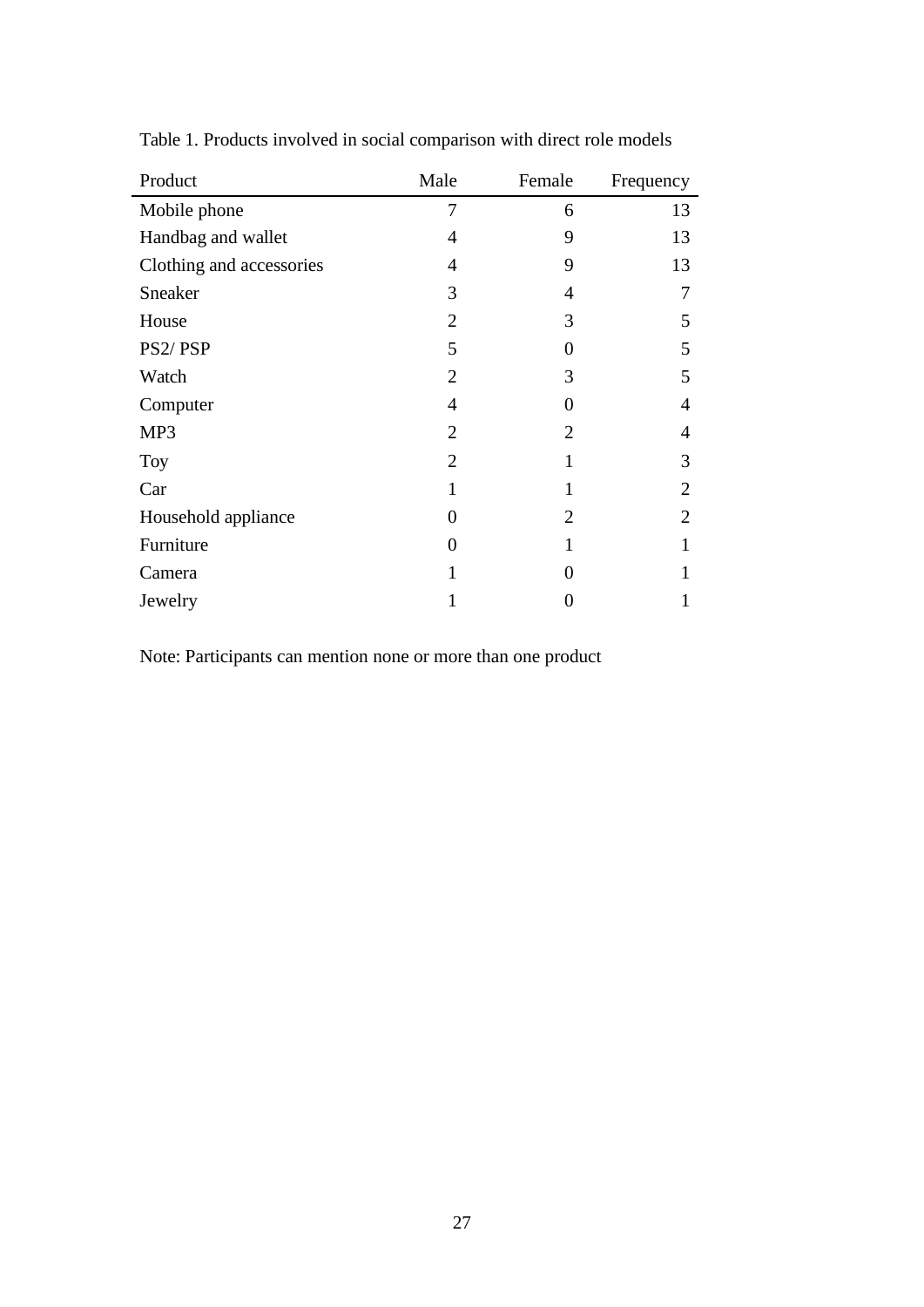| Motive                          | Male                        | Female | Frequency |
|---------------------------------|-----------------------------|--------|-----------|
| be rich and superior            | 20                          | 20     | 40        |
| be trendy                       | 17                          | 13     | 30        |
| not to be looked down by others | $\mathcal{D}_{\mathcal{L}}$ | 3      |           |
| popularity                      |                             |        |           |
| be beautiful and attractive     |                             |        |           |
| Self-confidence                 |                             |        |           |

Table 2. Motives of social comparison with direct role models

Note: Participants can mention none or more than one motive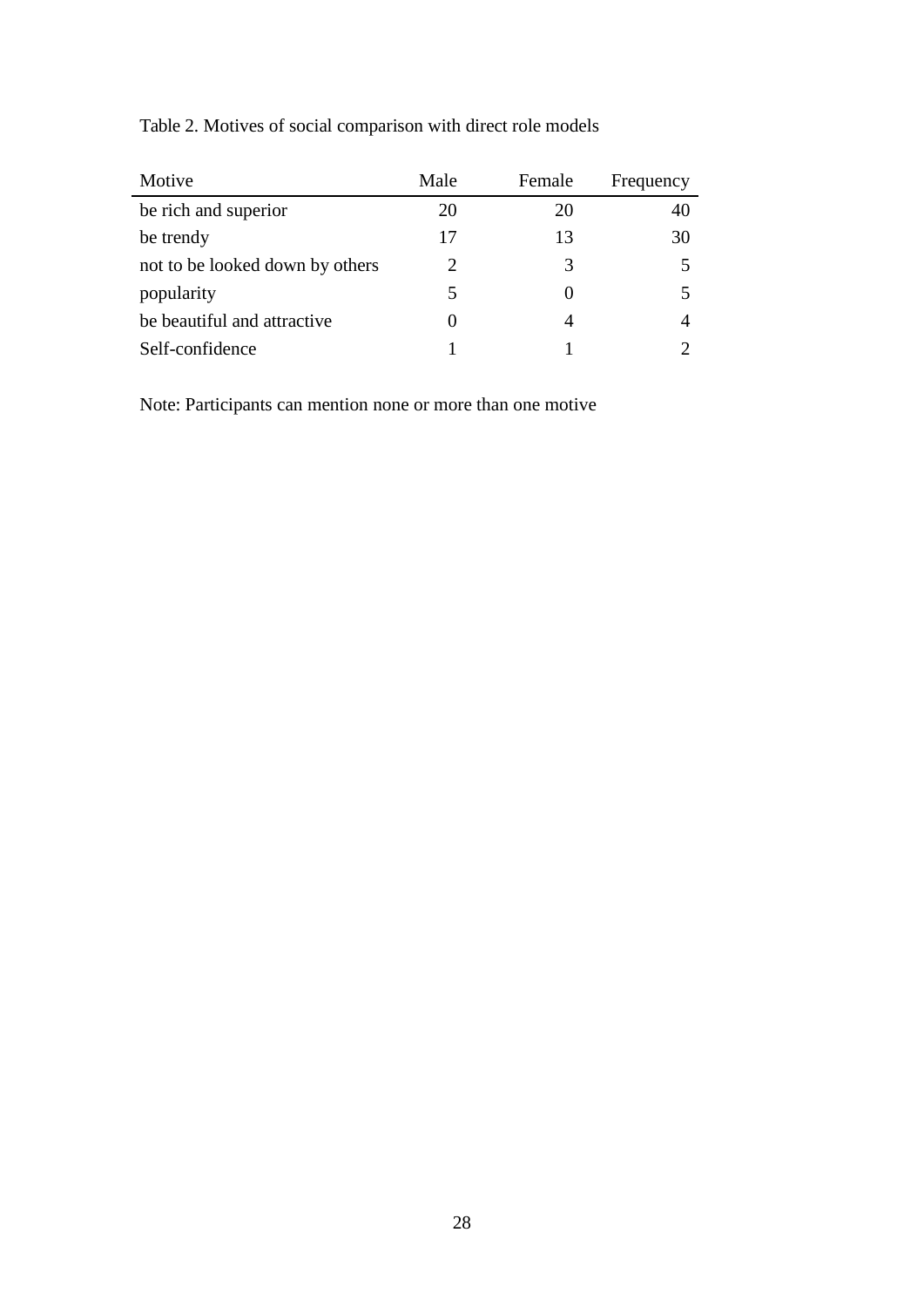| Frequency      |
|----------------|
| 32             |
| 19             |
| 14             |
| 8              |
| 8              |
| 5              |
| 3              |
| $\overline{2}$ |
| 2              |
| $\overline{2}$ |
|                |
|                |
|                |

Table 3. Characteristics of reference persons involved in social comparison with direct role models

Note: Participants can mention none or more than one referent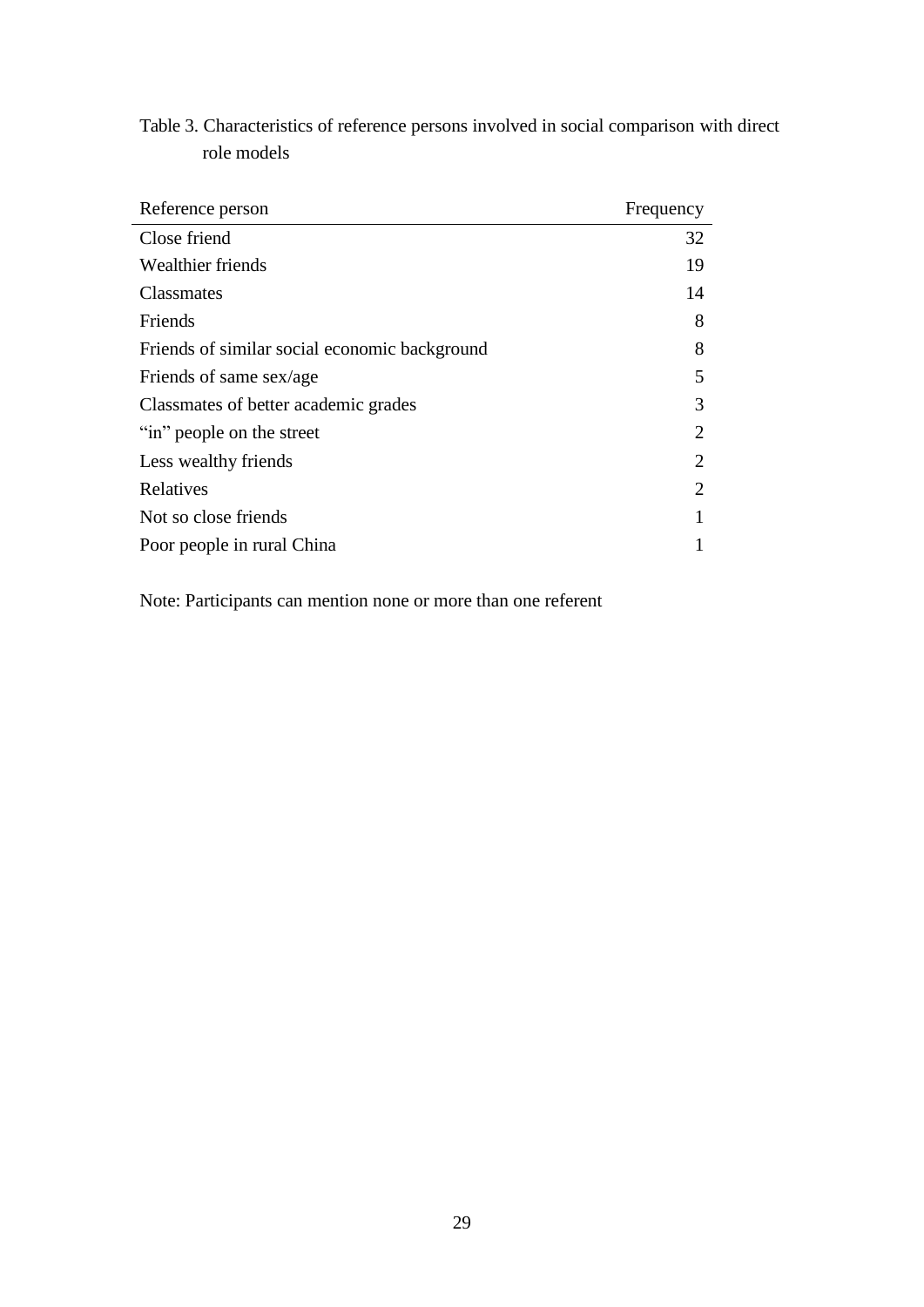| Product          | Male           | Female | Frequency |
|------------------|----------------|--------|-----------|
| Clothing         | 5              |        | 12        |
| Mobile phones    | 3              |        | 4         |
| Car              | $\overline{2}$ | 2      | 4         |
| House            |                |        | 2         |
| Watch            | 2              | 0      | 2         |
| Digital camera   | $\overline{2}$ | 0      | 2         |
| Sneaker          | $\overline{2}$ | 0      | 2         |
| Jewelry          |                | 0      |           |
| Electronic goods |                |        |           |

Table 4. Products involved in social comparison with vicarious role models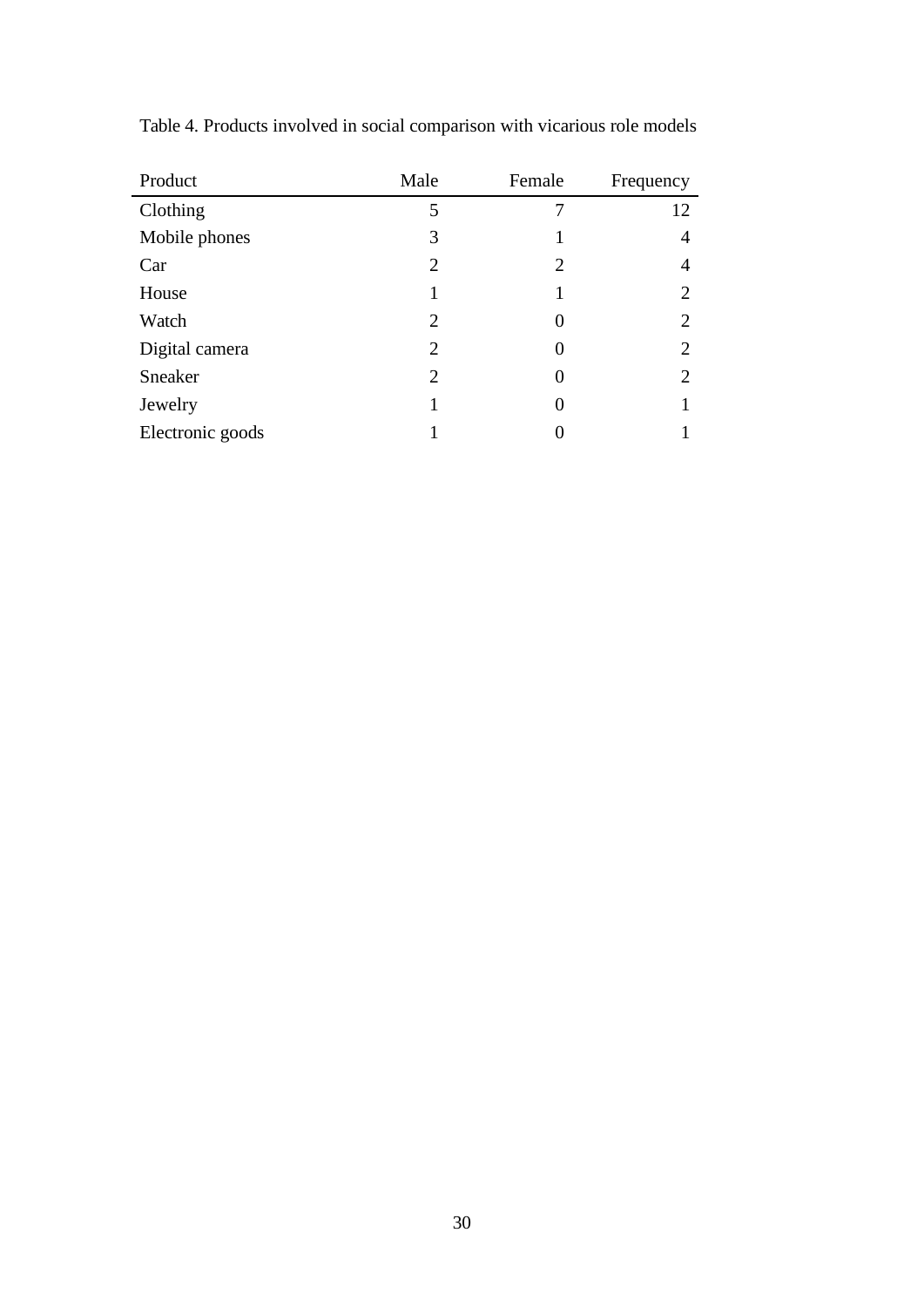| Motive                      | Male              | Female | Frequency |
|-----------------------------|-------------------|--------|-----------|
| be trendy                   | 4                 |        |           |
| be rich and superior        |                   | 3      |           |
| popularity                  | 3                 |        |           |
| attract the other sex       | $\mathbf{\Omega}$ | 2      |           |
| imitate the idol            |                   |        |           |
| be beautiful and attractive |                   |        |           |

Table 5. Motives of social comparison with vicarious role models

Note: Participants can mention none or more than one motive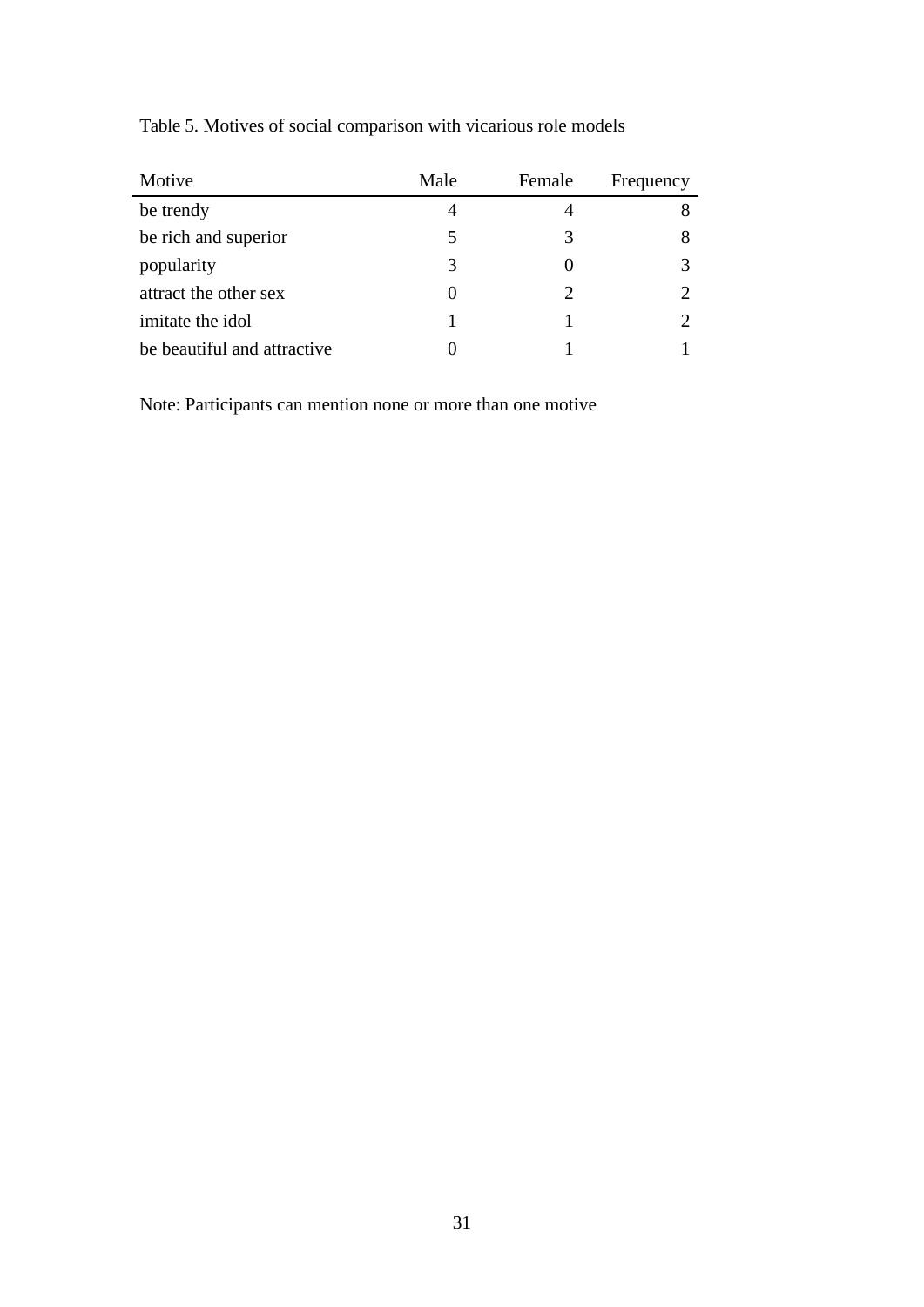

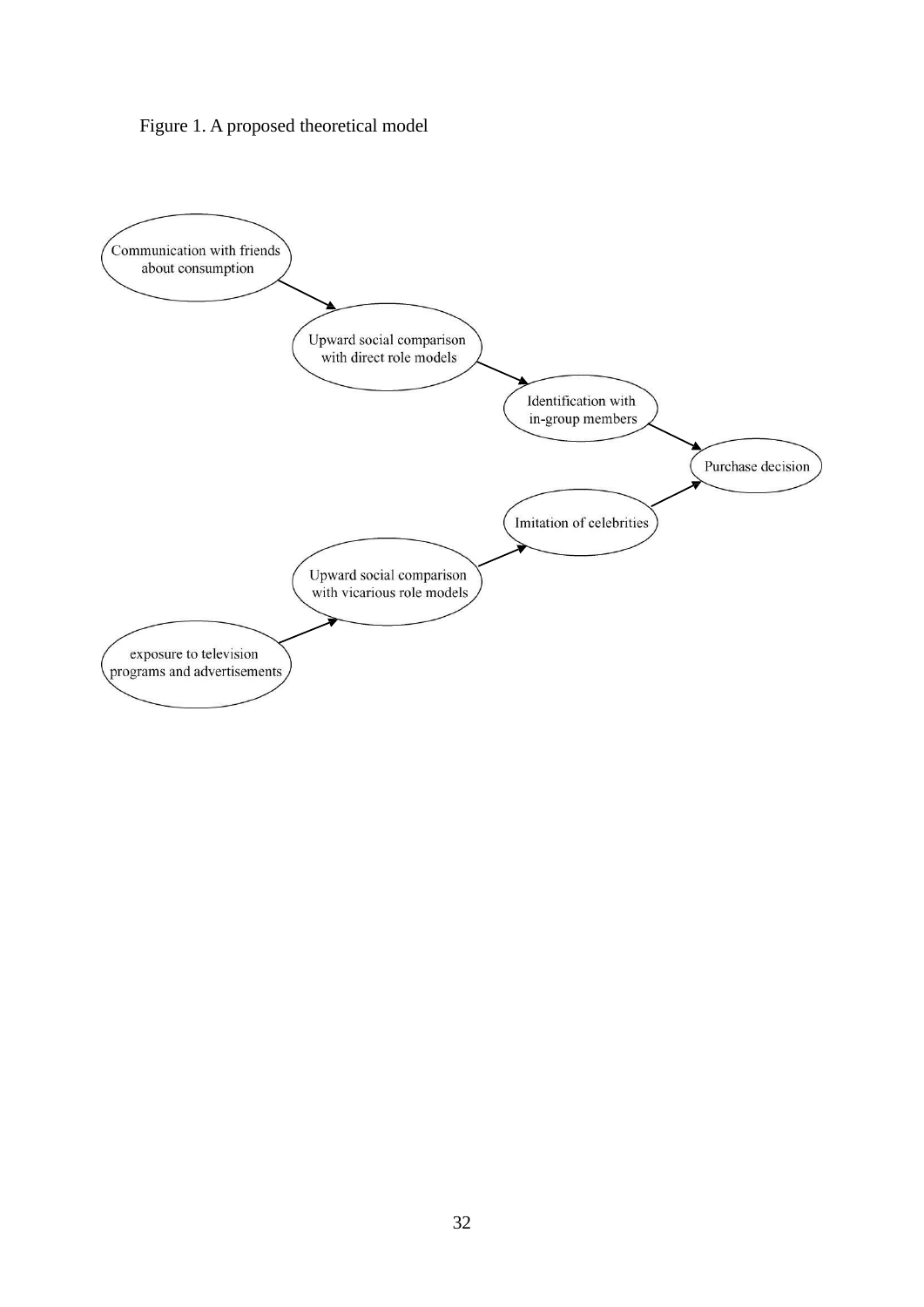#### **References**

- Basow, S.A. and Howe, K.G. (1980), "Role-model influence: effects of sex and sex-role attitude in college students", *Psychology of Women Quarterly*, Vol. 4 No. 4, pp. 558-72.
- Chan, K. (2005), "Consumption of prestigious brands and source of influence among young people in Hong Kong", *Media Digest*, September, pp. 14-15. (In Chinese)
- Chan, K. (2006), "Young consumers and perception of brands in Hong Kong: a qualitative study", *Journal of Product and Brand Management*, Vol. 15 No. 7, pp. 416-426.
- Chan, K. and Prendergast, G. (2007), "Materialism and social comparison among adolescents", *Social Behavior and Personality: an International Journal*, Vol. 35 No. 2, pp. 213-228.
- Chan, W.T., Cheung, C.K., Lee, T.Y., Leung, K.K. and Liu, S.C. (1998), *Moral Values of Youth in Hong Kong,* Hong Kong: Department of Applied Social Studies, City University of Hong Kong.
- Chaplin, L.N. and John, D.R. (2005), "The development of self-brand connections in children and adolescents", *Journal of Consumer Research*, Vol. 32 June, pp. 119-129.
- Cheung, C.K. and Yue, X.D. (2000), Idol worshipping for vain glory, illusory romance or intellectual learning: A study in Nanjing and Hong Kong. *International Journal of Adolescence and Youth*, Vol. 8, pp. 299-317.
- Dates, J. (1980), "Race, racial attitudes and adolescent perceptions of black television characters", *Journal of Broadcasting*, Vol. 24 No. 4, pp. 549-60.
- Dittmar, H. and Howard, S. (2004), "Thin-ideal internalization and social comparison tendency as moderators of media models' impact on women's body-focused anxiety", *Journal of Social and Clinical Psychology*, Vol. 23 No. 6, pp. 768-791.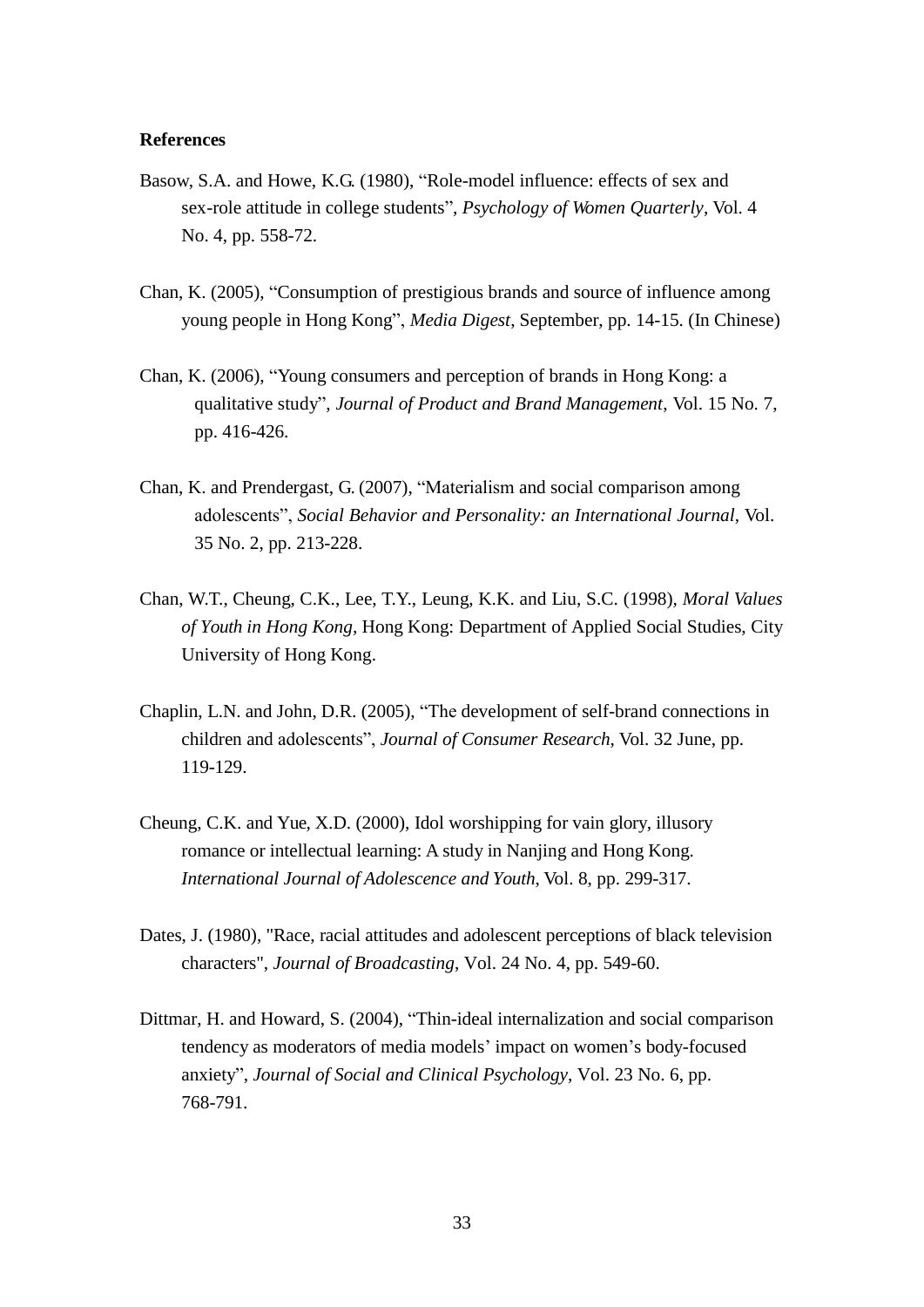Erikson, E.H. (1968), *Identity, Youth, and Crisis,* Norton, New York.

Erikson, E.H. (1980), *Identity and the Life Cycle*, Norton, New York.

- Festinger, L. (1954), "A theory of social comparison processes", *Human Relations,* Vol. 7 No. 3, pp. 117-140.
- Greene, A.L. and Adams-Price, C. (1990), "Adolescents'secondary attachments to celebrity figures", *Sex Roles,* Vol. 23 No. 7/8, pp. 335-347.
- Gregor-Paxton and John (1995), "Are young children adaptive decision makers? A study of age differences in information search behavior", *Education Evaluation and Policy Analysis*, Vol. 11 No. 3, pp. 255-274.
- Gulas, C.S. and McKeage, K. (2000), "Extending social comparison: An examination of the unintended consequences of idealized advertising imagery", *Journal of Advertising*, Vol. 29 No. 2, pp. 17-28.
- Hu, H.C. (1944), "The Chinese concept of 'face'", *American Anthropologist*, Vol. 46 No. 1, pp. 45-64.
- John, D.R. (1999), "Consumer socialization of children: a retrospective look at twenty-five years of research", *Journal of Consumer Research*, Vol. 26 December, pp. 183-213.
- Jones, E.E. and Gerard, H. (1967), *Foundations of Social Psychology*, Wiley, New York.
- Josselson, A. (1991), *Finding Herself: Pathways to Identify Development in Women,* Jossey-Bass, San Francisco, CA.
- Kahle, L.R. and Homer, P.M. (1985), "Physical attractiveness of the celebrity endorser: A social adaptation perspective", *Journal of Consumer Research*, Vol. 11 No. 4, pp. 954-961.
- Kamins, M.A. (1990), "An investigation into the 'match-up' hypothesis in celebrity advertising: when beauty may be only skin deep", *Journal of Advertising*, Vol. 19 No. 1, pp. 4-13.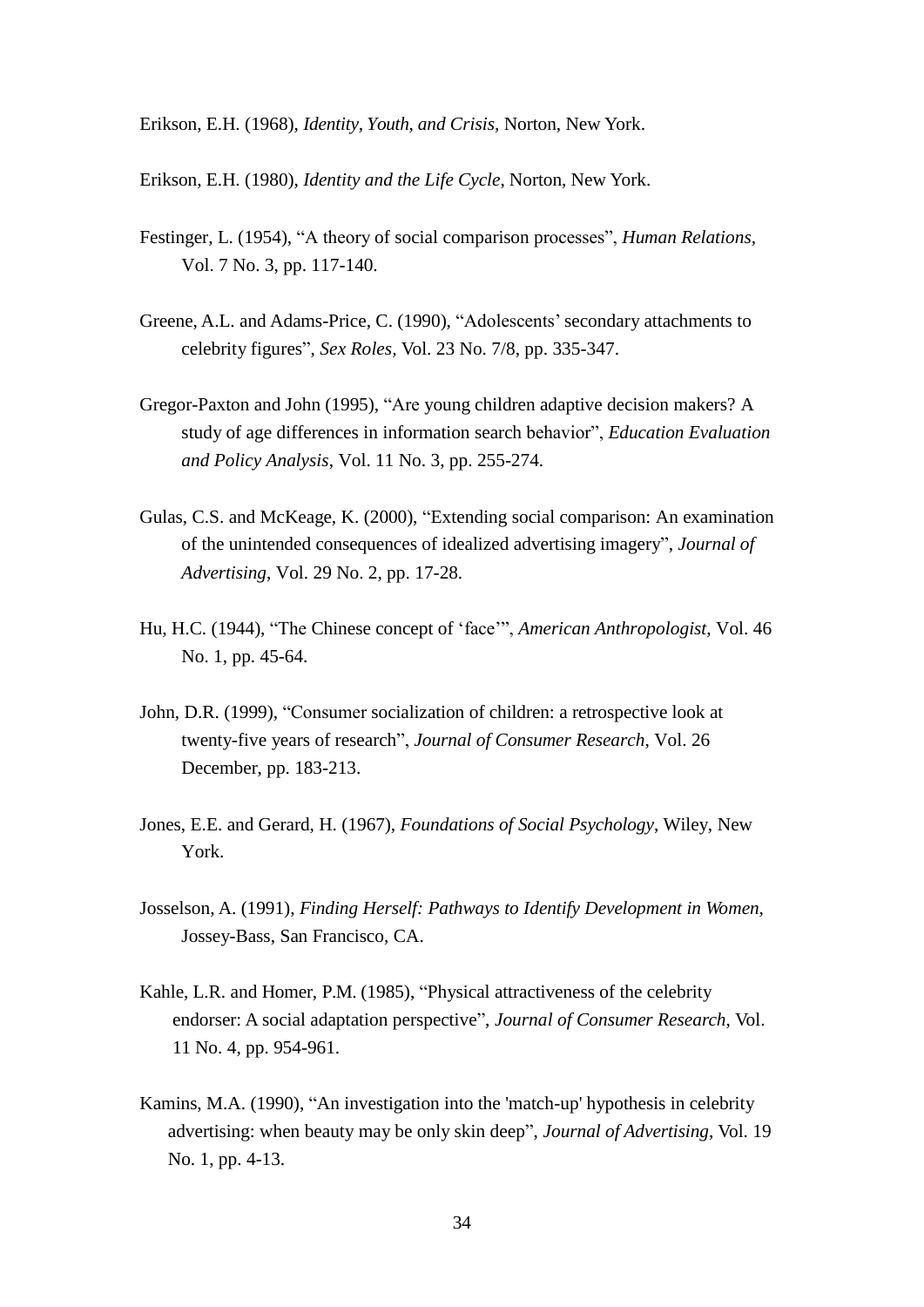- Kasser, T. (2002), *The High Price of Materialism*, A Bradford Book, The MIT Press, Cambridge, MA.
- King, M.M. and Multon, K.D. (1996), "The effects of television role models on the career aspirations of African-American junior high school students", *Journal of Career Development*, Vol. 23 No. 2, pp. 111-25.
- Lafferty, B.A. and Goldsmith, R.E. (1999), "Corporate credibility's role in consumers' attitudes and purchase intentions when a high versus a low credibility endorser is used in the ad", *Journal of Business Research*, Vol. 44 No. 2, pp. 109-16.
- Marshall, C. and Rossman, G.B. (1999), *Designing qualitative research* (3rd ed.), Sage, CA.
- Martin, C.A. and Bush, A.J. (2000), "Do role models influence teenagers' purchase intentions and behavior?", *Journal of Consumer Marketing,* Vol. 17 No. 5, pp. 441-453.
- Martin, M.C. and Kennedy, P.F. (1993), "Advertising and social comparison: Consequences for female preadolescents and adolescents", *Psychology and Marketing*, Vol. 10 No. 6, pp. 513-530.
- Miller, D.T. and Prentice, D.A. (1996), "The Construction of social norms and standards", in Higgins, E.T. and Kruglanski, A.W. (Ed.), *Social Psychology: Handbook of Basic Principle*, Guilford, New York, pp. 799-829.
- McCracken, G. (1988), *The Long Interview*, Sage, CA.
- *Ming Pao* (2004), "Forty percent of students perceived themselves as consumers of education services", *Ming Pao*, 24 December, A12.
- Morrison, T.G., Kalin, R. and Morrison, M.A. (2004), "Body-image evaluation and body-image investment among adolescents: A test of sociocultural and social comparison theories", *Adolescence*, Vol. 39, pp. 155-167.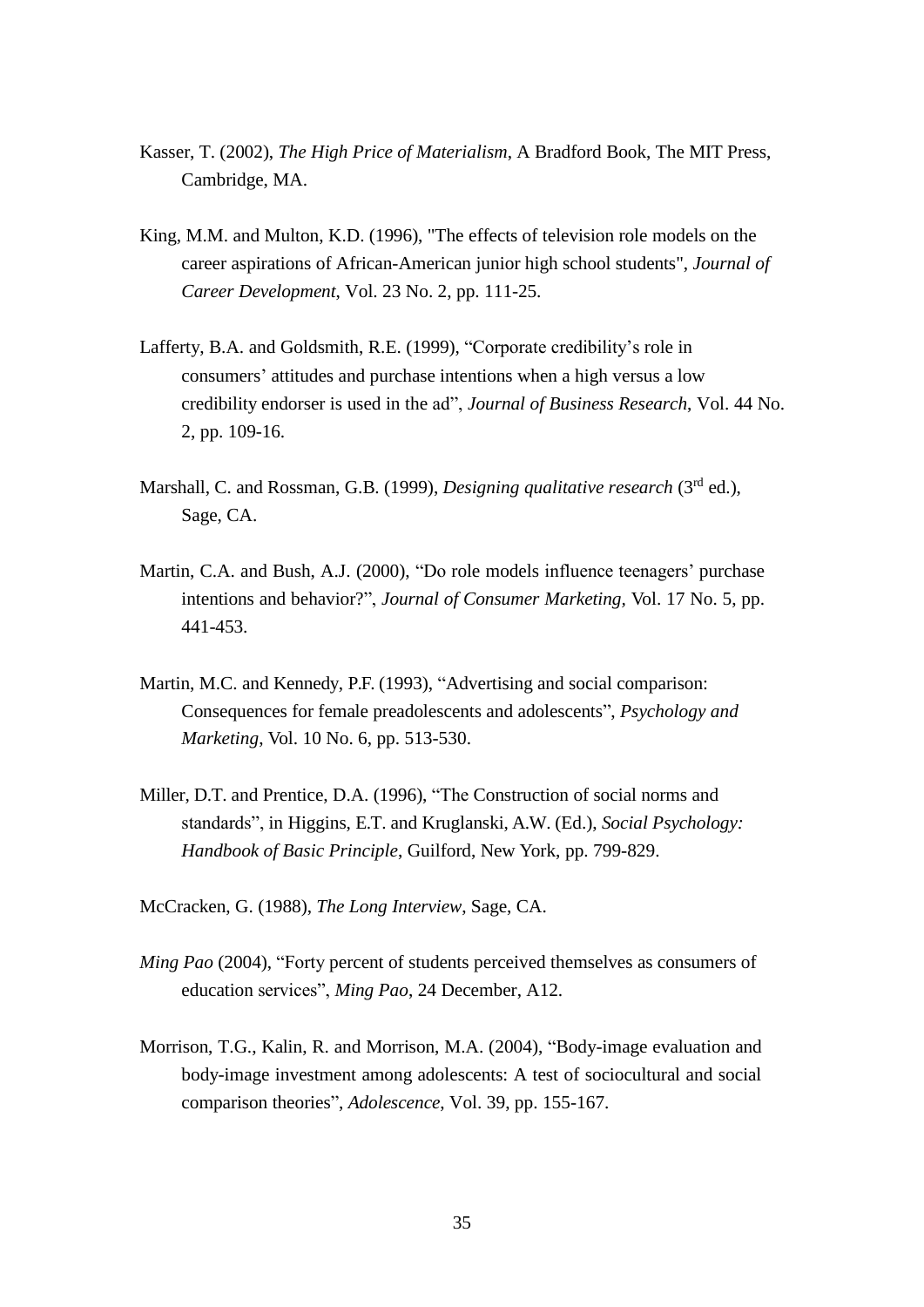- Nicholas, K.B., McCarter, R.E. and Heckel, R.V. (1971), "The effects of race and sex on the imitation of television models", *Journal of Social Psychology*, Vol. 85, pp. 315-16.
- Ogden, H.J. and Venkat, R. (2001), "Social comparison and possessions: Japan vs Canada", *[Asia Pacific Journal of Marketing and Logistics](http://www.ingentaconnect.com/content/mcb/008%3Bjsessionid%3D150oe7a1m8b6p.henrietta)*, Vol. 13 No. 2, pp. 72-84.
- Richins, M.L. (1991), "Social comparison and the idealized images of advertising", *Journal of Consumer Research*, Vol. 18 June, pp. 71-83.
- Richins, M.L. and Dawson, D. (1992), "A consumer values orientation for materialism and its measurement: Scale development and validation", *Journal of Consumer Research*, Vol. 19 December, pp. 303-316.
- Schiffman, L.G.. and Kanuk, L.L. (2004), *Consumer Behavior,* Prentice-Hall, NJ.
- Schultz, Q.J., Anker, R.M., Bratt, J.D., Romanowski, W.D., Worst, J.W. and Zuidervaart, L. (1991), *Dancing in the Dark: Youth, Popular, Culture, and the Electronic Media*, Williams B. Eerdmans, Grand Rapids, MI.
- Strauss, A.L. (1987), *Qualitative analysis for social scientists*, Cambridge University Press, MA.
- Swann, W.J., Seroussi, A.L., and Giesler, R.B. (1992), "Why people self verify", *Journal of Personality and Social Psychology*, Vol. 66 No. 5, pp. 857-869.
- Tiggemann, M. and McGill, B. (2004), "The role of social comparison in the effect of magazine advertisements on women's mood and body dissatisfaction", *Journal of Social and Clinical Psychology*, Vol. 23 No.1, pp. 23-44.
- Wheeler, L. and Miyake, K. (1992), "Social comparison in everyday life", *Journal of Personality and Social Psychology*, Vol. 62, pp. 760-773.
- Wimmer, R.D. and Dominick, J.R. (1997), *Mass media research: An introduction* (5th ed.). Wadsworth, CA.